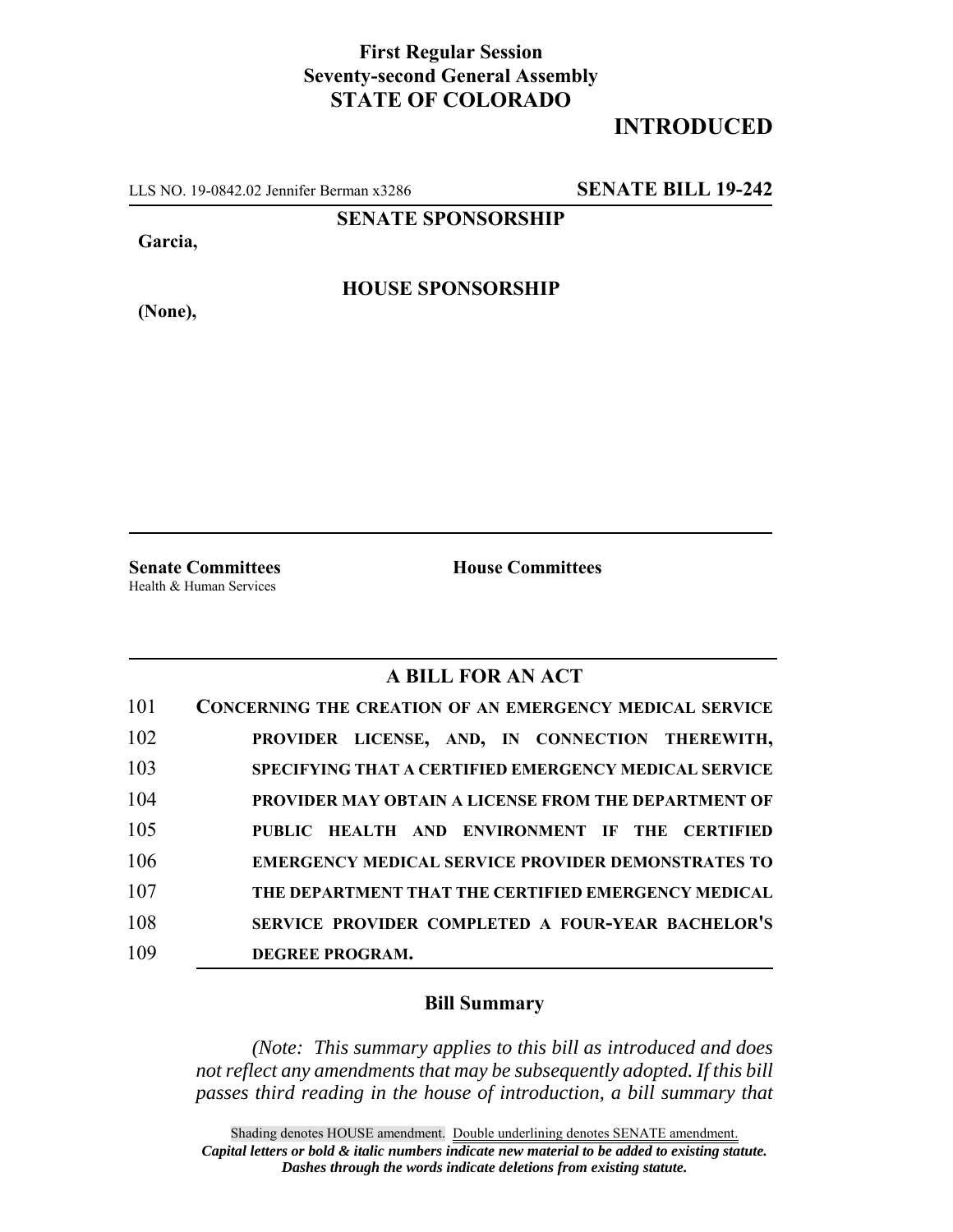*applies to the reengrossed version of this bill will be available at http://leg.colorado.gov.)*

Currently, regulation of an emergency medical service (EMS) provider, including a paramedic, involves certification. **Section 2** of the bill authorizes a certified EMS provider to apply for licensure from the department of public health and environment (department) based on a demonstration to the satisfaction of the department that the EMS provider has completed a 4-year bachelor's degree program from an accredited college or university.

**Sections 1 and 3 to 26** make conforming amendments, and **sections 27 and 28** make conforming amendments to harmonize the bill with the title 12 recodification bill, House Bill 19-1172.

| $\mathbf{1}$   | Be it enacted by the General Assembly of the State of Colorado:                            |
|----------------|--------------------------------------------------------------------------------------------|
| $\overline{2}$ | <b>SECTION 1.</b> In Colorado Revised Statutes, 25-3.5-103, amend                          |
| 3              | $(8)$ as follows:                                                                          |
| $\overline{4}$ | 25-3.5-103. Definitions. As used in this article 3.5, unless the                           |
| 5              | context otherwise requires:                                                                |
| 6              | (8) "Emergency medical service provider" means an individual                               |
| $\tau$         | who holds a valid emergency medical service provider certificate OR                        |
| 8              | LICENSE issued by the department as provided in this article ARTICLE 3.5.                  |
| 9              | <b>SECTION 2.</b> In Colorado Revised Statutes, 25-3.5-203, amend                          |
| 10             | $(1)(b)$ , $(1)(c)$ , $(1)(d)$ , $(2)$ , and $(4)$ ; and <b>add</b> $(1)(b.5)$ as follows: |
| 11             | 25-3.5-203. Emergency medical service providers - licensure                                |
| 12             | - renewal of license - duties of department - rules - criminal history                     |
| 13             | record checks - definitions - repeal. $(1)(b)$ The department shall certify                |
| 14             | AND LICENSE emergency medical service providers. The board shall adopt                     |
| 15             | rules for the certification AND LICENSURE of emergency medical service                     |
| 16             | providers. The rules must include the following:                                           |
| 17             | (I) A statement that a certificate OR LICENSE is valid for a period                        |
| 18             | of three years after the date of issuance;                                                 |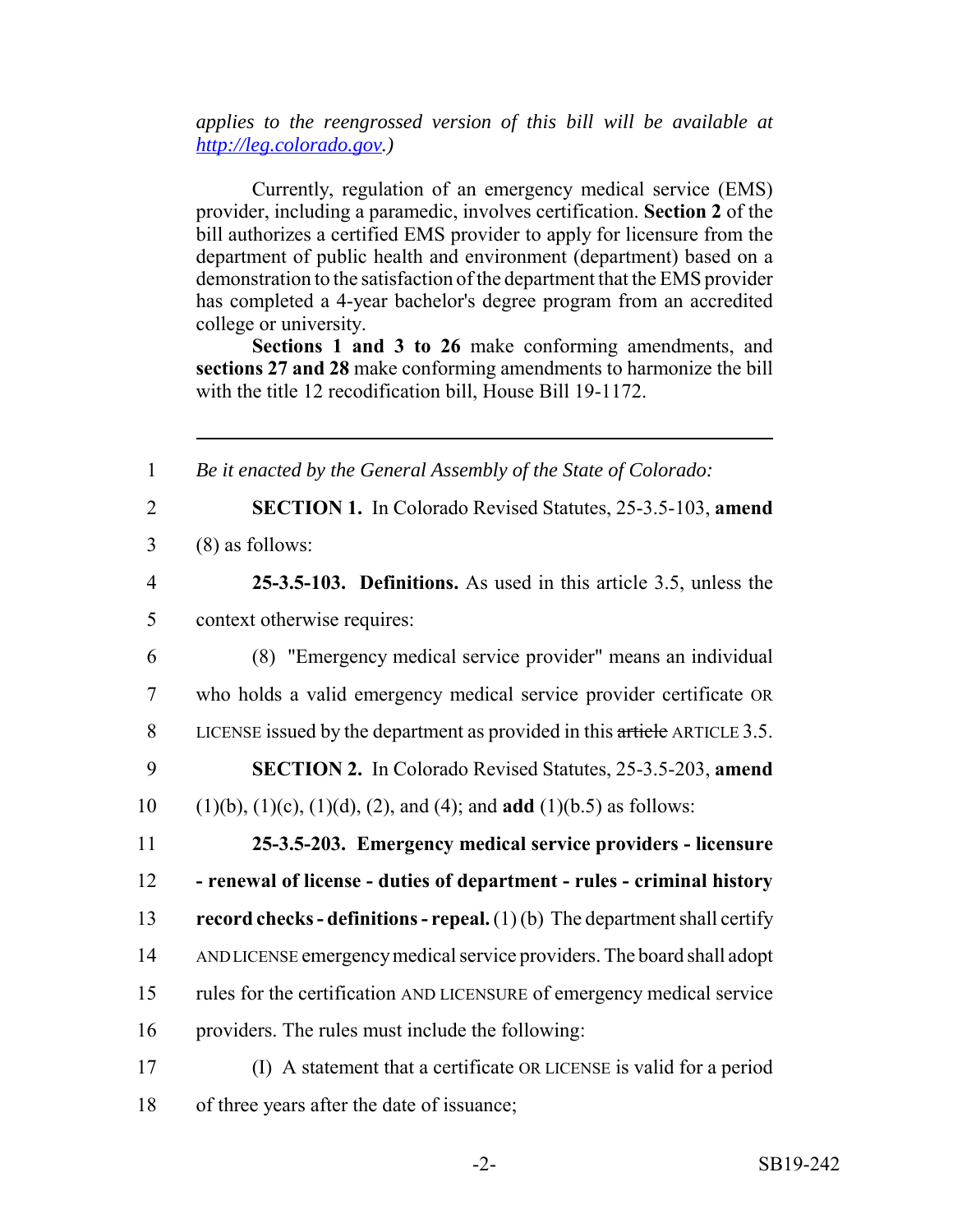1 (II) A statement that the certificate shall be OR LICENSE IS renewable at its expiration upon the certificate holder's OR LICENSEE'S satisfactory completion of the training requirements established pursuant to subsection (2) of this section;

 (III) Provisions governing the use of results of national and state criminal history record checks by the department to determine the action to take on a certification OR LICENSE application pursuant to subsection 8 (4) of this section. Notwithstanding the provisions of section 24-5-101, 9 C.R.S., these provisions shall GOVERNING THE USE OF CRIMINAL HISTORY RECORD CHECK RESULTS MUST allow the department to consider whether the applicant has been convicted of a felony or misdemeanor involving moral turpitude and the pertinent circumstances connected with the 13 conviction and to make a determination whether any such THE conviction disqualifies the applicant from certification OR LICENSURE.

 (IV) Disciplinary sanctions, which shall MUST include provisions 16 for the denial, revocation, and suspension of certificates AND LICENSES 17 and the suspension and probation of certificate holders AND LICENSEES; and

 (V) An appeals process pursuant to sections 24-4-104 and 20  $24-4-105 \text{ C.R.S.}$ , that is applicable to department decisions in connection with certifications AND LICENSES and sanctions; AND

22 (VI) PURSUANT TO SUBSECTION (1)(b.5) OF THIS SECTION, RULES REGARDING THE CONVERSION OF AN EMERGENCY MEDICAL SERVICE PROVIDER'S VALID CERTIFICATION TO A LICENSE UPON THE EMERGENCY MEDICAL SERVICE PROVIDER'S DEMONSTRATION TO THE SATISFACTION OF THE DEPARTMENT THAT THE EMERGENCY MEDICAL SERVICE PROVIDER HAS COMPLETED A FOUR-YEAR BACHELOR'S DEGREE PROGRAM FROM AN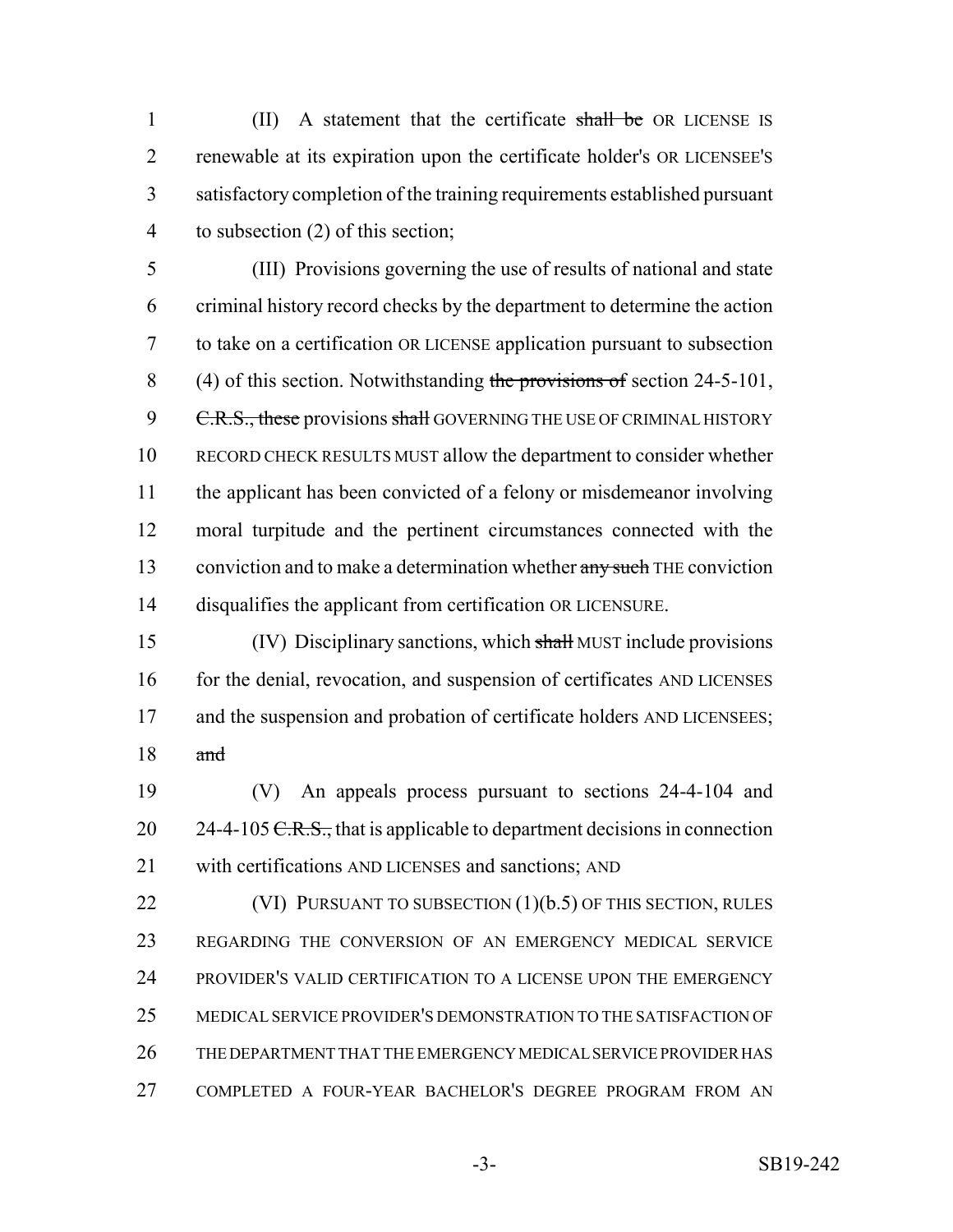ACCREDITED COLLEGE OR UNIVERSITY.

 (b.5) (I) ON OR AFTER JANUARY 1, 2021, AN INDIVIDUAL IN THIS STATE WHO HOLDS A VALID EMERGENCY MEDICAL SERVICE PROVIDER CERTIFICATE ISSUED BY THE DEPARTMENT MAY APPLY FOR A LICENSE ISSUED BY THE DEPARTMENT PURSUANT TO THIS SECTION. THE DEPARTMENT MAY ISSUE A LICENSE TO A CERTIFICATE HOLDER WHO HAS COMPLETED A FOUR-YEAR BACHELOR'S DEGREE PROGRAM FROM AN ACCREDITED COLLEGE OR UNIVERSITY.

 (II) THE CONVERSION OF AN EMERGENCY MEDICAL SERVICE PROVIDER'S CERTIFICATION TO LICENSURE PURSUANT TO THIS SUBSECTION (1)(b.5) DOES NOT:

 (A) AFFECT ANY PRIOR DISCIPLINE, LIMITATION, OR CONDITION IMPOSED BY THE DEPARTMENT ON AN EMERGENCY MEDICAL SERVICE PROVIDER;

 (B) LIMIT THE DEPARTMENT'S AUTHORITY OVER ANY CERTIFICATE HOLDER; OR

 (C) AFFECT ANY PENDING INVESTIGATION OR ADMINISTRATIVE PROCEEDING.

 (c) (I) The department may issue a provisional certification OR LICENSE to an applicant for certification OR LICENSURE as an emergency medical service provider who requests issuance of a provisional certification OR LICENSE and who pays any fee authorized under rules adopted by the board. A provisional certification OR LICENSE is valid for not more than ninety days.

 (II) The department shall not issue a provisional certification OR LICENSE unless the applicant satisfies the requirements for certification OR LICENSURE in accordance with this section and rules adopted by the board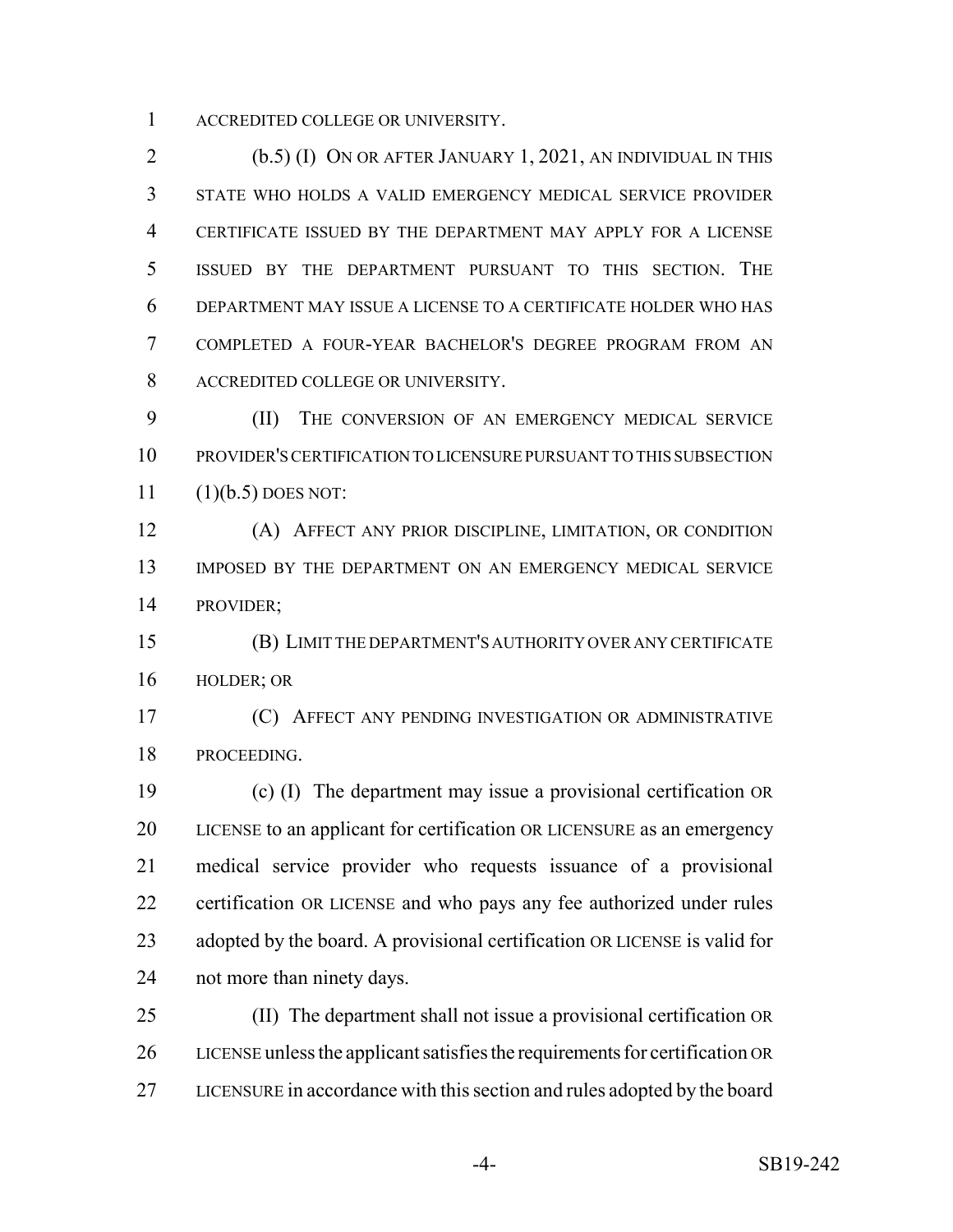under this subsection (1). If the department finds that an emergency medical service provider that has received a provisional certification OR LICENSE has violated any requirements for certification OR LICENSURE, the 4 department may impose disciplinary sanctions under subparagraph (IV) 5 of paragraph (b) of this subsection  $(1)$  SUBSECTION  $(1)(b)(IV)$  OF THIS SECTION.

 (III) The department may issue a provisional certification OR LICENSE to an applicant whose fingerprint-based criminal history record check has not yet been completed. The department shall require the applicant to submit TO a name-based criminal history record check prior to issuing a provisional certification OR LICENSE.

 (IV) The board shall adopt rules as necessary to implement this 13 paragraph (c) SUBSECTION (1)(c), including rules establishing a fee to be 14 charged to applicants seeking a FOR provisional certification OR LICENSURE. THE DEPARTMENT SHALL DEPOSIT any fee collected for a 16 provisional certification shall be deposited OR LICENSE in the emergency medical services account created in section 25-3.5-603.

 (d) (I) The department shall exempt certified OR LICENSED emergency medical service providers who have been called to federally funded active duty for more than one hundred twenty days to serve in a war, emergency, or contingency from the payment of certification OR LICENSE fees and from continuing education or professional competency 23 requirements of this article ARTICLE 3.5 for a renewal date during the service or the six months after the completion of service.

 (II) Upon presentation of satisfactory evidence by an applicant for 26 CERTIFICATION OR LICENSE renewal, of certification, the department may accept continuing medical education, training, or service completed by an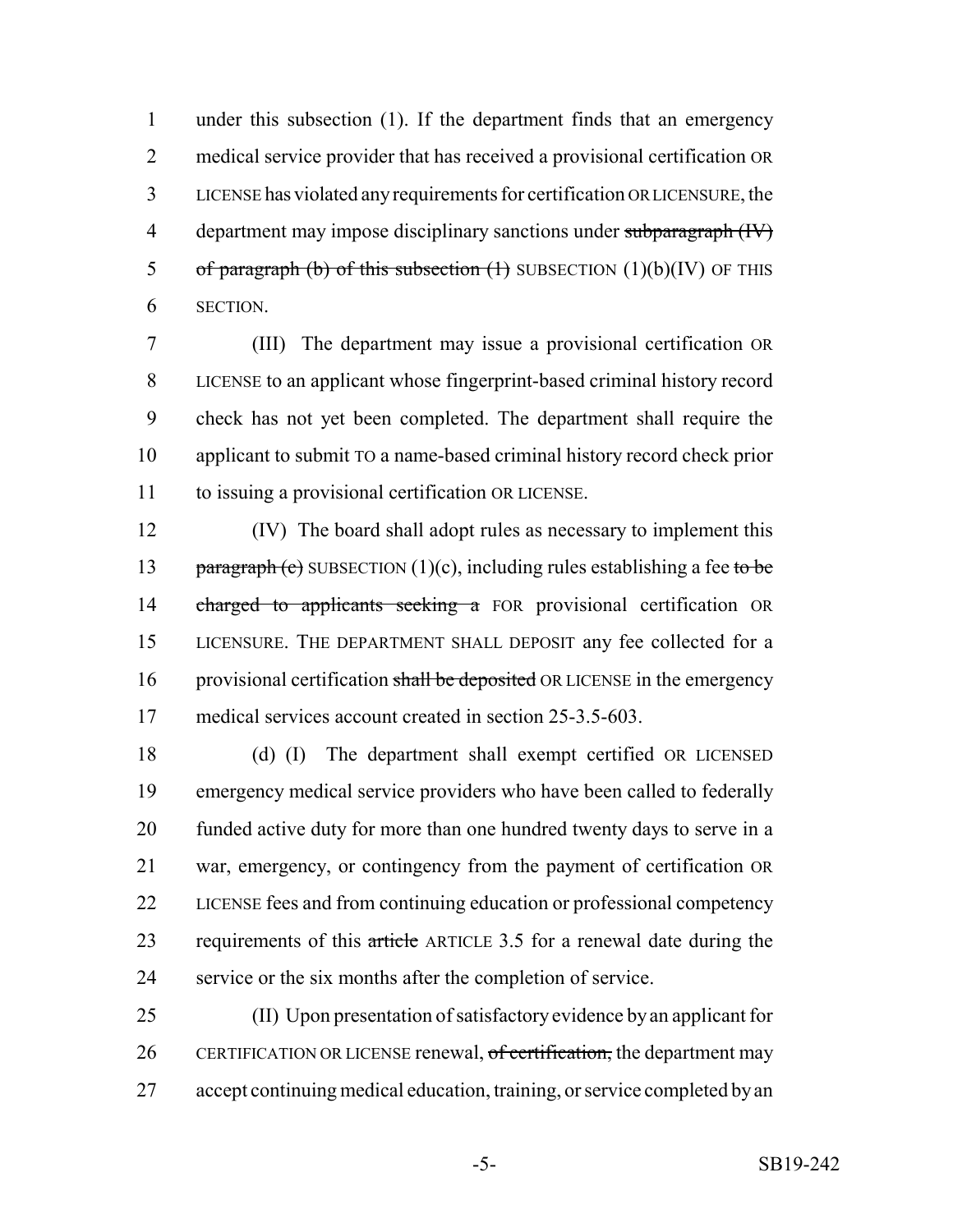individual as a member of the armed forces or reserves of the United States, the National Guard of any state, the military reserves of any state, or the naval militia of any state toward the qualifications to renew the individual's certification OR LICENSE.

 (III) (A) A veteran, active military service member, or member of the National Guard and reserves separating from an active duty tour or the spouse of a veteran or member may apply for certification OR LICENSURE under this article ARTICLE 3.5 while stationed or residing within this state. The veteran, member, or spouse is exempt from the initial certification OR 10 LICENSURE requirements in this article ARTICLE 3.5, except for those in subsection (4) of this section, if the veteran, member, or spouse holds a current, valid, and unrestricted certification from the National Registry of Emergency Medical Technicians (NREMT) at or above the level of state certification being sought.

 (B) The department shall expedite the processing of a certification OR LICENSE application submitted by a veteran, active military service member, or member of the National Guard and reserves separating from an active duty tour or the spouse of a veteran or member.

19 (IV) The board shall promulgate rules to implement this paragraph 20  $(d)$  SUBSECTION (1)(d), including the criteria and evidence for acceptable continuing medical education and training or service.

 (2) The council shall advise the department and the board in establishing the training requirements for certificate OR LICENSE renewal, 24 Such WHICH training requirements shall consist of MUST INCLUDE A CLASSROOM COMPONENT REQUIRING AT LEAST THIRTY-SIX AND not more 26 than fifty classroom hours. and not less than thirty-six classroom hours. 27 (4) (a) The department may, with reasonable cause, acquire a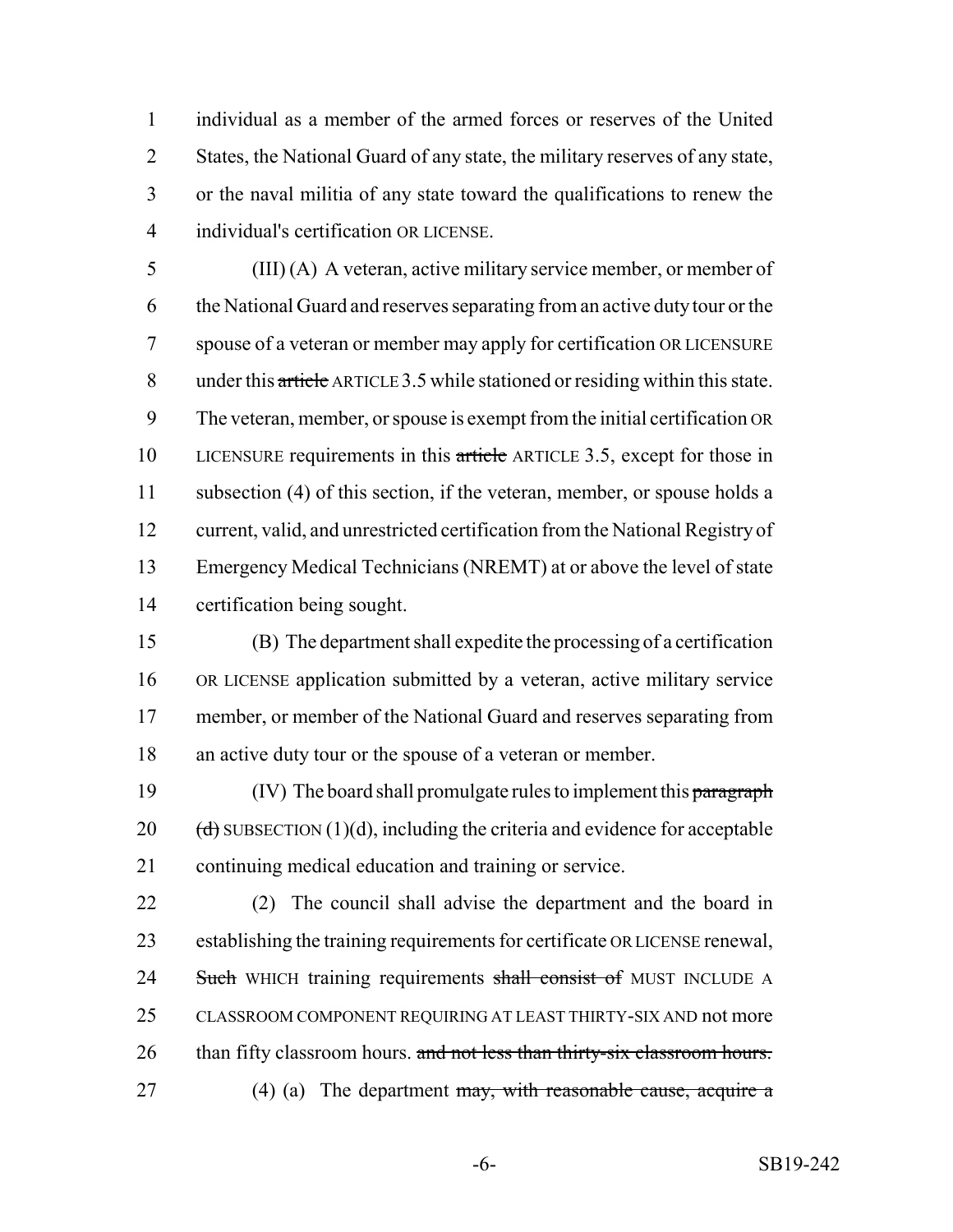SHALL REQUIRE A CERTIFICATION OR LICENSURE APPLICANT TO SUBMIT TO A FEDERAL BUREAU OF INVESTIGATION fingerprint-based NATIONAL criminal history record check from the Colorado bureau of investigation 4 to investigate the holder of or applicant for an emergency medical service provider certificate OR LICENSE. The department may acquire a name-based criminal history record check for a certificate holder or an LICENSE applicant who has twice submitted to a fingerprint-based criminal history record check and whose fingerprints are unclassifiable.

 (b) (I) Any government entity that employs a person as or allows a person to volunteer as an emergency medical service provider in a 11 position requiring direct contact with patients shall require all volunteer 12 and employed emergency medical service providers, who have lived in the state for three years or less at the time of the initial certification or 14 certification renewal, to submit to a federal bureau of investigation fingerprint-based national criminal history record check to determine 16 eligibility for employment. Each emergency medical service provider CERTIFICATION OR LICENSURE APPLICANT required UNDER THIS SUBSECTION (4) to submit to a federal bureau of investigation fingerprint-based national criminal history record check shall obtain a complete set of fingerprints taken by a local law enforcement agency, another entity designated by the department, or any third party approved 22 by the Colorado bureau of investigation. If an approved third party takes 23 the person's APPLICANT's fingerprints, the fingerprints may be electronically captured using Colorado bureau of investigation-approved 25 livescan equipment. Third-party vendors shall not keep the person's APPLICANT'S information for more than thirty days unless requested to do 27 so by the person APPLICANT. The approved third party or government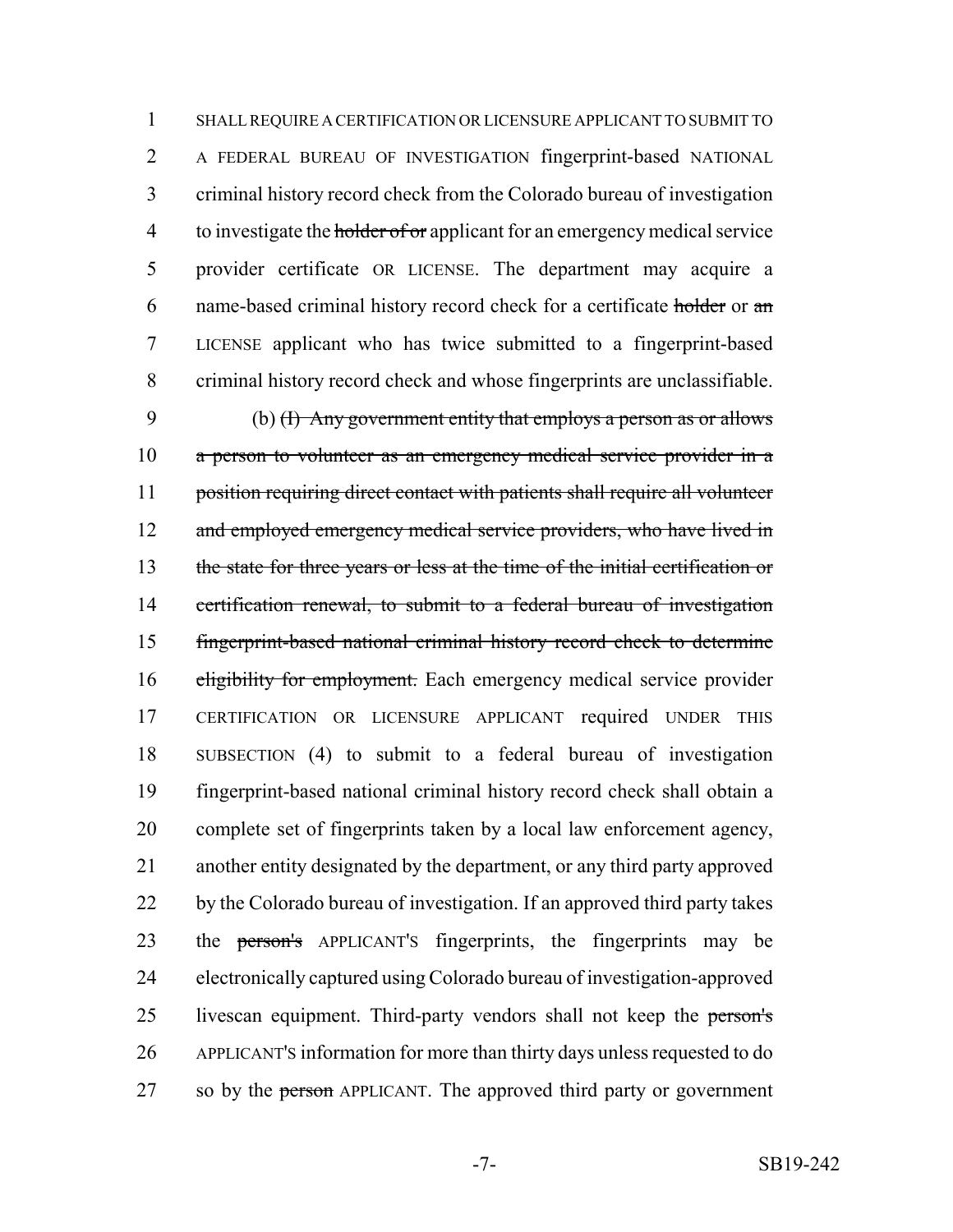entity shall transmit the fingerprints to the Colorado bureau of investigation, which shall in turn forward them to the federal bureau of investigation for a national criminal history record check. The department or other authorized government entity is the authorized agency to receive and disseminate information regarding the result of a national criminal history record check. Each entity handling the national criminal history record check shall comply with Pub.L. 92-544, as amended. Each government entity acting as the authorized recipient of the result of a national criminal history record check shall forward the result of the initial national criminal history record check and any subsequent notification of activity on the record to the department to determine the individual's eligibility for initial certification OR LICENSURE or certification OR LICENSURE renewal.

 (II) Notwithstanding the provisions of subparagraph (I) of this paragraph (b), the government entity may acquire a name-based criminal history record check for an individual who has twice submitted to a fingerprint-based criminal history record check and whose fingerprints are unclassifiable.

19 (c)  $(H)$   $(A)$  A government entity or private, not-for-profit, or for-profit organization that employs a person or allows a person to 21 volunteer as an emergency medical service provider in a position 22 requiring direct contact with patients shall require all volunteer and employed emergency medical service providers, who have lived in the 24 state for more than three years at the time of initial certification or 25 certification renewal, to submit to a fingerprint-based criminal history record check by the Colorado bureau of investigation to determine 27 eligibility for employment. The organization shall forward the result of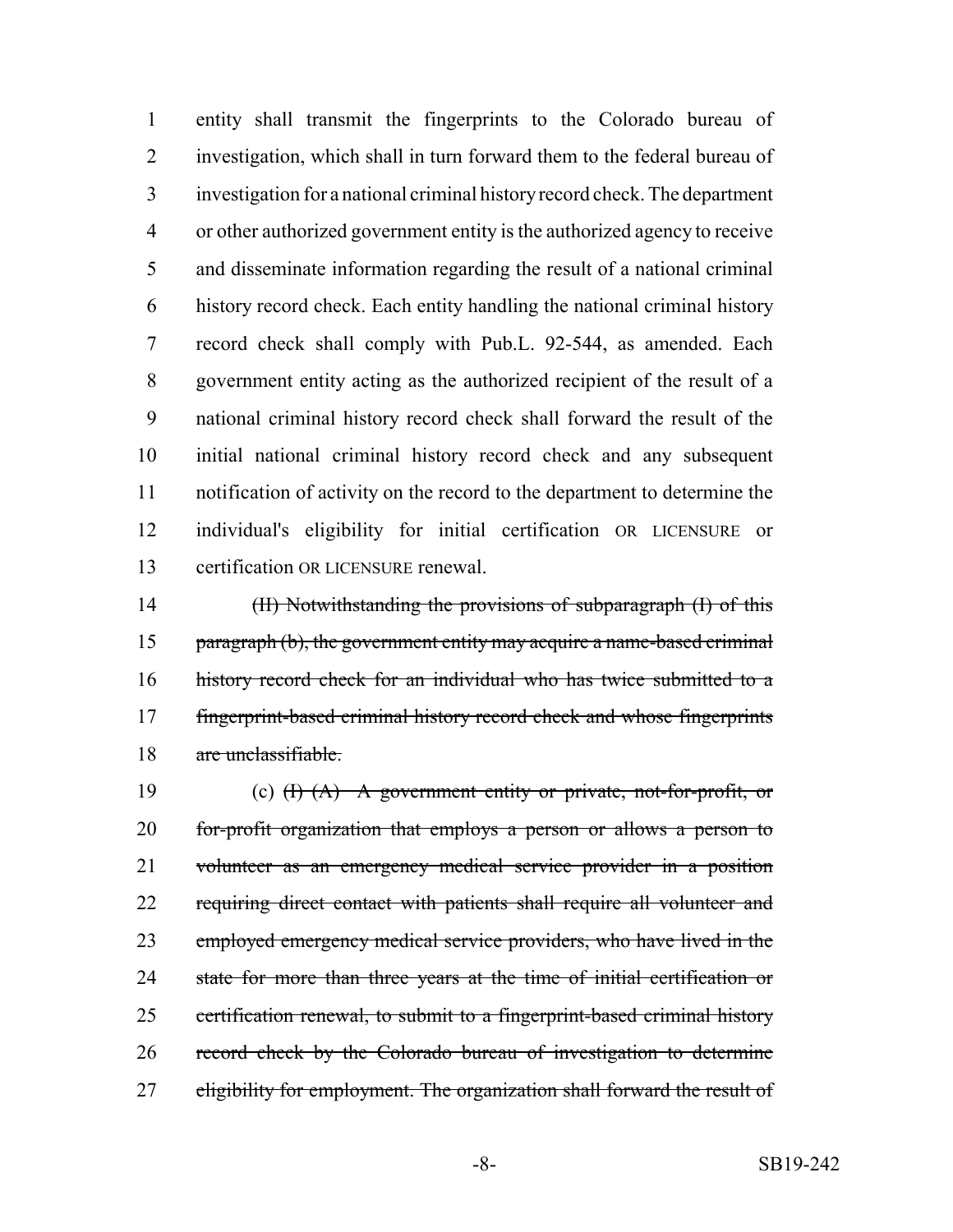1 the criminal history record check and any subsequent notification of 2 activity on the record to the department to determine eligibility for initial 3 certification or certification renewal.

 (B) Notwithstanding the provisions of sub-subparagraph (A) of this subparagraph (I), the government entity or private, not-for-profit, or for-profit organization may acquire a name-based criminal history record check for an individual who has twice submitted to a fingerprint-based criminal history record check and whose fingerprints are unclassifiable. (II) Notwithstanding the provisions of subparagraph (I) of this  $part a graph (c), if a person submitted to a fingerprint-based criminal history$  record check at the time of initial certification or certification renewal, the 12 person shall not be required to submit to a subsequent fingerprint-based criminal history record check.

14 (d) (I) If an applicant for initial certification or certification 15 renewal is not employed at the time of application, the department shall 16 require the applicant to submit to a fingerprint-based criminal history 17 record check by the Colorado bureau of investigation, as defined in rule, 18 by the board of health, if the applicant has lived in the state for more than 19 three years; except that the department may acquire a state name-based 20 criminal history record check for an applicant who has twice submitted 21 to a fingerprint-based criminal history record check and whose 22 fingerprints are unclassifiable.

23 (II) Notwithstanding the provisions of subparagraph (I) of this 24 paragraph (d), if a person submitted to a fingerprint-based criminal 25 history record check at the time of initial certification or certification 26 renewal, the person shall not be required to submit to a subsequent 27 fingerprint-based criminal history record check.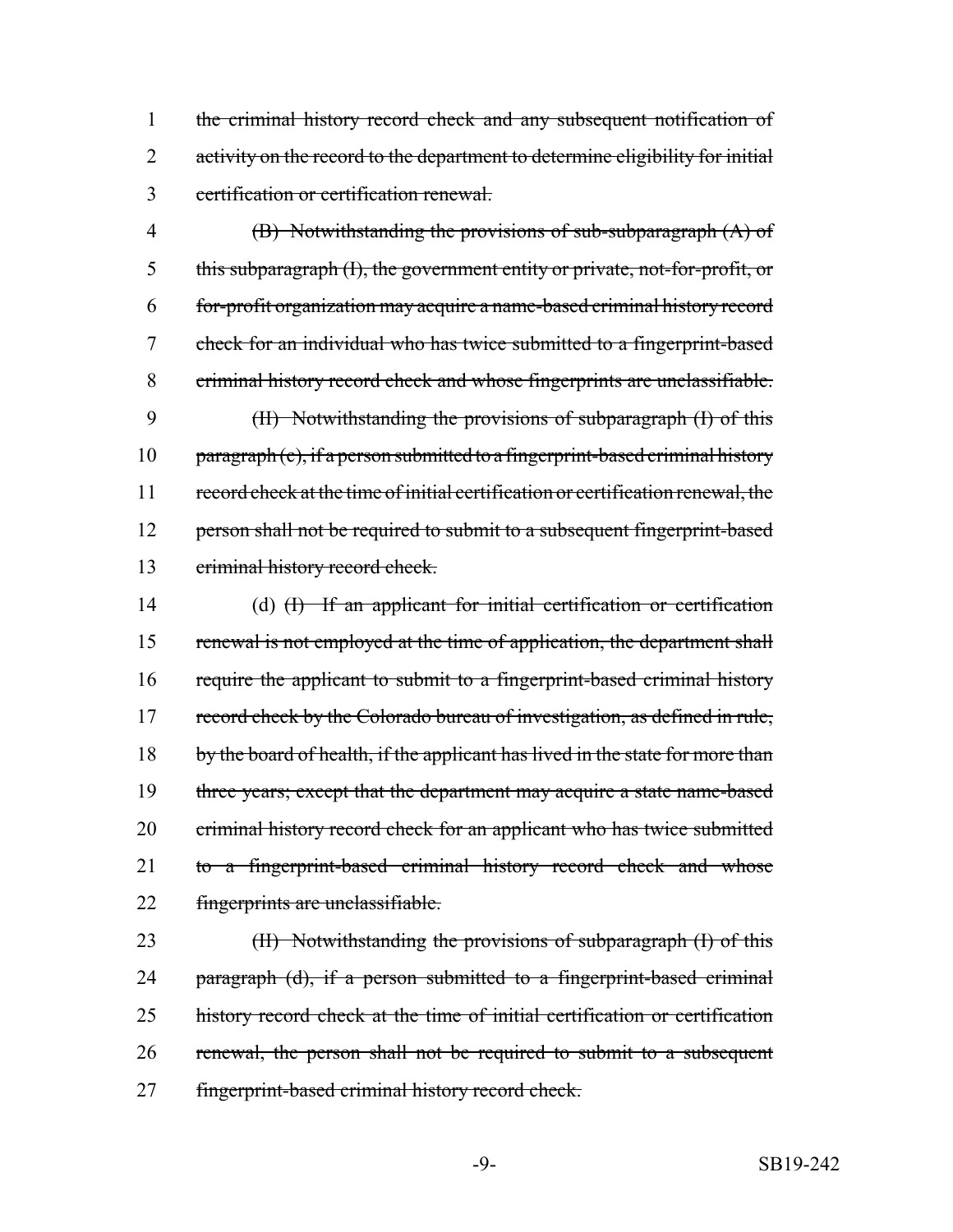(e) If the applicant is not employed or is employed by a 2 nongovernmental entity at the time of application and has lived in the state for three years or less, the department shall require the applicant to submit to a federal bureau of investigation fingerprint-based national criminal history record check; except that the department may acquire a national name-based criminal history record check for an applicant who has twice submitted to a fingerprint-based criminal history record check and whose fingerprints are unclassifiable. The department shall be the authorized agency to receive and disseminate information regarding the 10 result of any national criminal history record check. Any such national 11 criminal history record check shall be handled in accordance with Pub.L. 12 92-544, as amended.

 (f) IF AN APPLICANT FOR CERTIFICATION OR LICENSURE RENEWAL HAS LIVED IN COLORADO FOR:

 (I) MORE THAN THREE YEARS AT THE TIME OF CERTIFICATION OR LICENSURE RENEWAL AND SUBMITTED TO A FEDERAL BUREAU OF INVESTIGATION FINGERPRINT-BASED NATIONAL CRIMINAL HISTORY RECORD CHECK AT THE TIME OF INITIAL CERTIFICATION OR LICENSURE OR AT THE TIME OF A PREVIOUS RENEWAL OF CERTIFICATION OR LICENSURE, THE APPLICANT IS NOT REQUIRED TO SUBMIT TO A SUBSEQUENT FINGERPRINT-BASED CRIMINAL HISTORY RECORD CHECK; OR

**(II)** THREE YEARS OR LESS AT THE TIME OF CERTIFICATION OR LICENSURE RENEWAL AND SUBMITTED TO A FEDERAL BUREAU OF INVESTIGATION FINGERPRINT-BASED NATIONAL CRIMINAL HISTORY RECORD CHECK AT THE TIME OF INITIAL CERTIFICATION OR LICENSURE OR A PREVIOUS RENEWAL OF CERTIFICATION OR LICENSURE, THE APPLICANT SHALL SUBMIT TO ANOTHER FEDERAL BUREAU OF INVESTIGATION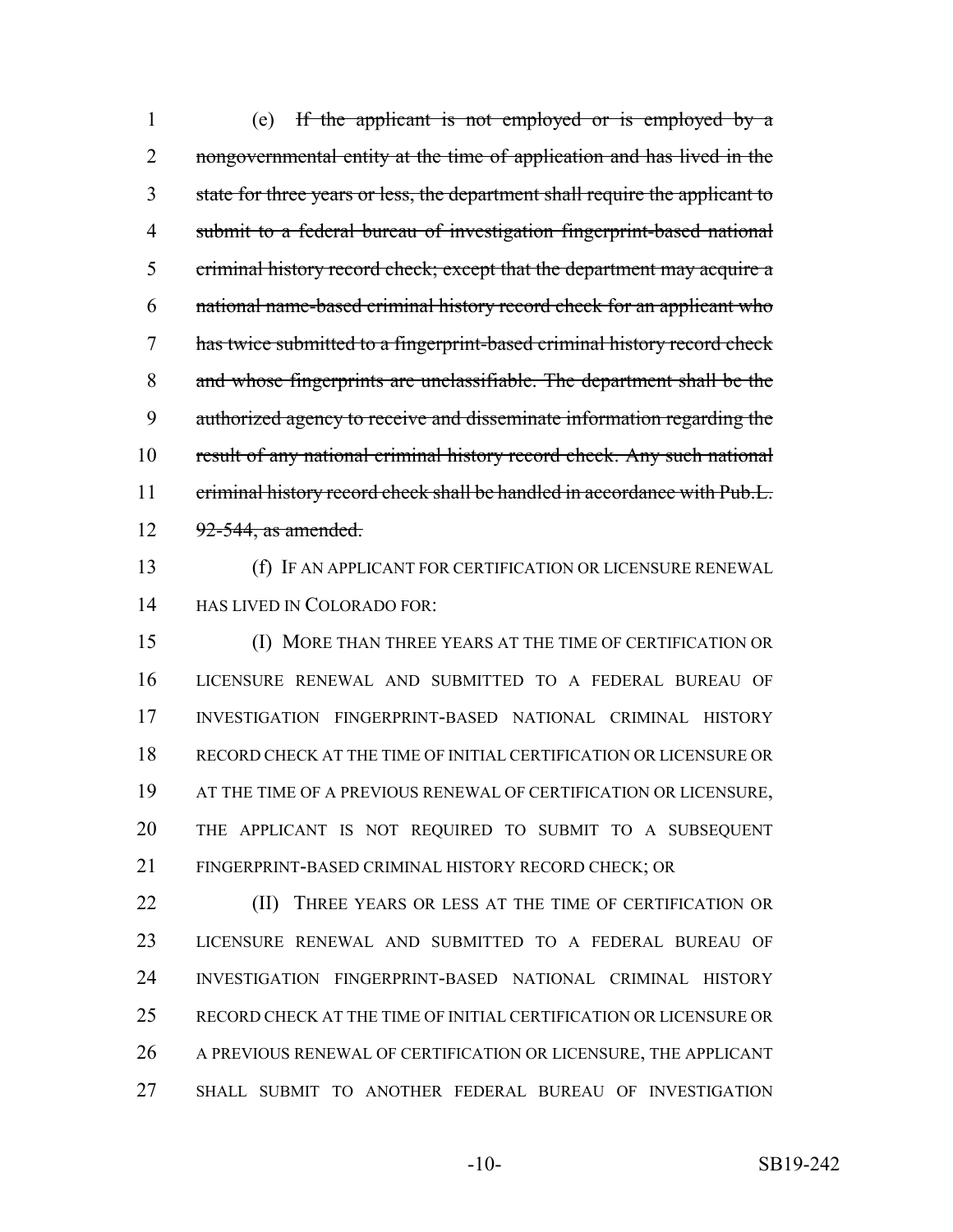FINGERPRINT-BASED NATIONAL CRIMINAL HISTORY RECORD CHECK FROM THE COLORADO BUREAU OF INVESTIGATION; EXCEPT THAT THE DEPARTMENT MAY ACQUIRE A STATE NAME-BASED CRIMINAL HISTORY RECORD CHECK FOR AN APPLICANT WHO HAS TWICE SUBMITTED TO A FINGERPRINT-BASED CRIMINAL HISTORY RECORD CHECK AND WHOSE FINGERPRINTS ARE UNCLASSIFIABLE.

 **SECTION 3.** In Colorado Revised Statutes, 25-3.5-206, **amend** 8 (1), (2)(a) introductory portion, (2)(a)(I)(D), (2)(a)(I)(E), (2)(a)(I)(F), 9 (3)(a), (3)(c), (4)(a) introductory portion, (4)(a)(I), (4)(a)(V)(A), and 10  $(4)(a.5)(I)$  as follows:

 **25-3.5-206. Emergency medical practice advisory council - creation - powers and duties - emergency medical service provider scope of practice - rules.** (1) There is hereby created within the department, as a **type 2** entity under the direction of the executive 15 director, of the department, the emergency medical practice advisory council, referred to in this part 2 as the "advisory council". The advisory council is responsible for advising the department regarding the appropriate scope of practice for emergency medical service providers certified OR LICENSED under section 25-3.5-203.

20 (2) (a) The emergency medical practice advisory council consists of the following eleven members:

(I) Eight voting members appointed by the governor as follows:

 (D) One emergency medical service provider certified OR LICENSED at an advanced life support level who is actively involved in the provision of emergency medical services;

 (E) One emergency medical service provider certified OR LICENSED at a basic life support level who is actively involved in the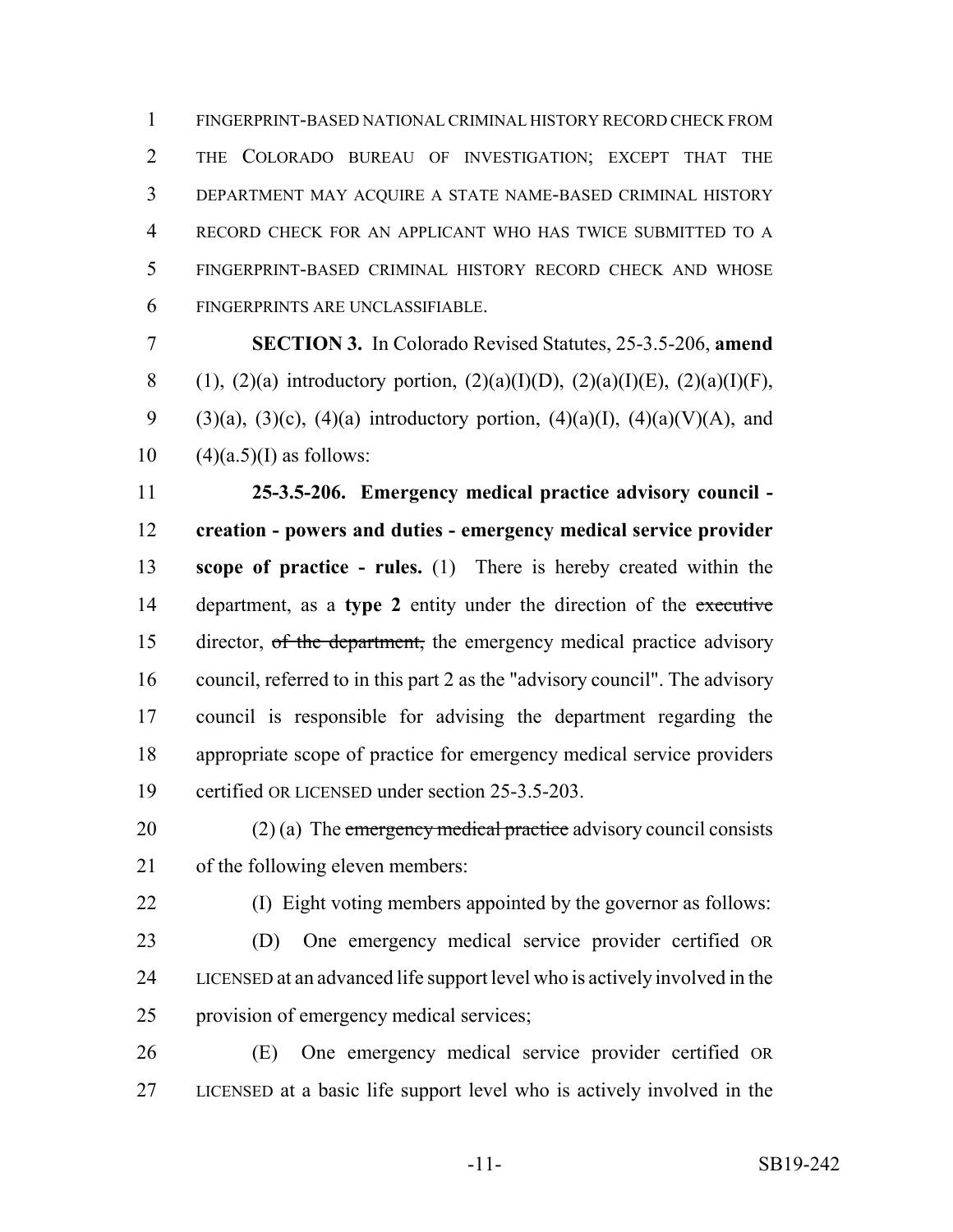provision of emergency medical services; and

 (F) One emergency medical service provider certified OR LICENSED at any level who is actively involved in the provision of emergency medical services;

 (3) The advisory council shall provide general technical expertise on matters related to the provision of patient care by emergency medical service providers and shall advise or make recommendations to the department in the following areas:

 (a) The acts and medications that certified emergency medical service providers at each level of certification OR LICENSURE are authorized to perform or administer under the direction of a physician medical director;

 (c) Modifications to emergency medical service provider certification OR LICENSURE levels and capabilities; and

 (4) (a) The director or, if the director is not a physician, the chief medical officer shall adopt rules, in accordance with article 4 of title 24, 17 C.R.S., concerning the scope of practice of emergency medical service providers for prehospital care. The rules must include the following:

 (I) Allowable acts for each level of emergency medical service provider certification OR LICENSURE and the medications that A CERTIFICATE HOLDER OR LICENSEE AT each level of emergency medical service provider certification OR LICENSURE can administer;

 (V) (A) Standards for the issuance by the department of a critical care endorsement for emergency medical service providers. An emergency medical service provider with a critical care endorsement is authorized to perform the tasks and procedures specified by rule. The endorsement is valid as long as the emergency medical service provider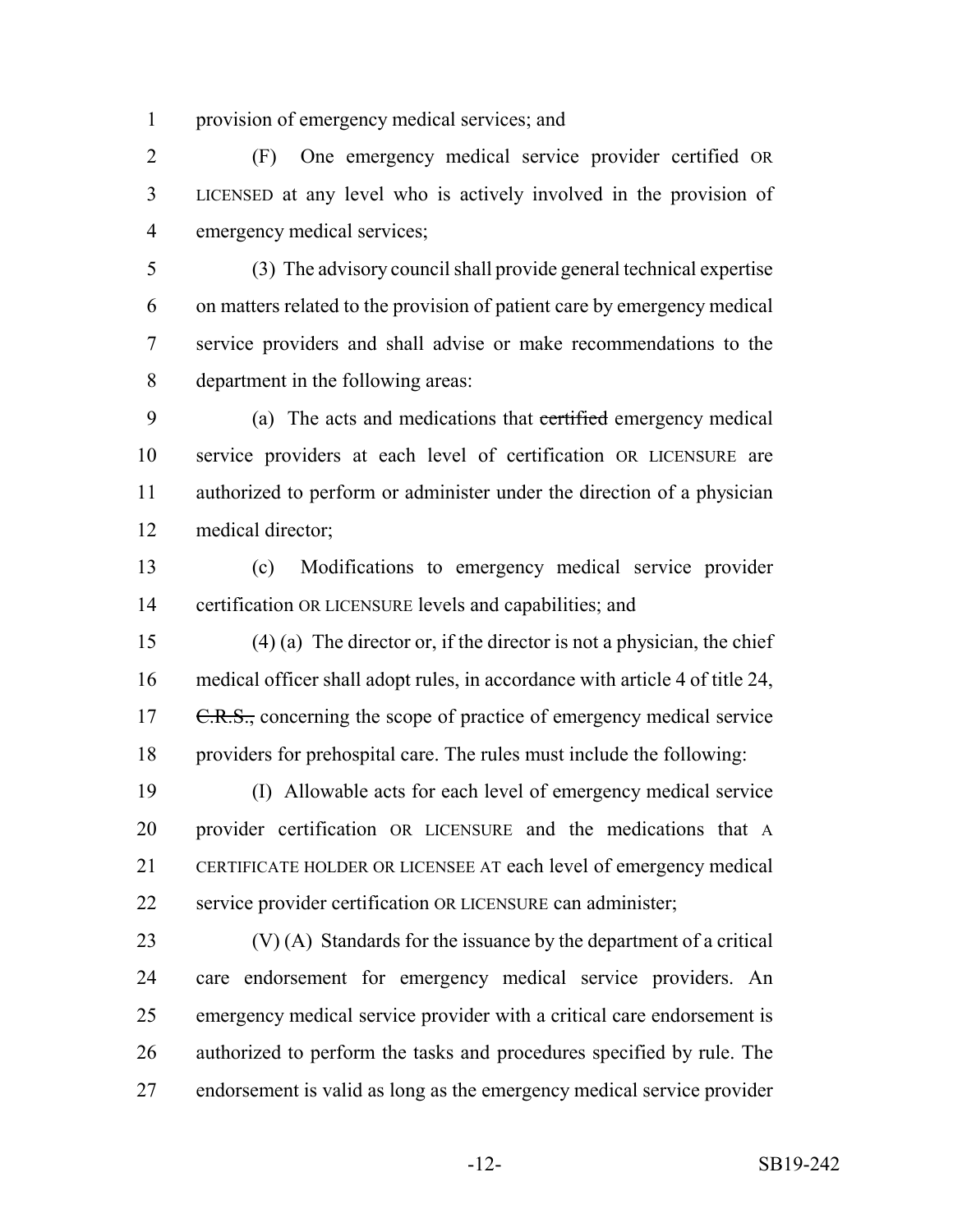maintains certification OR LICENSURE by the department.

2 (a.5) (I)  $\Theta$  in or before January 1, 2018, The director or, if the director is not a physician, the chief medical officer shall adopt rules in 4 accordance with article 4 of title 24 <del>C.R.S.,</del> concerning the scope of practice of a community paramedic. An emergency medical service provider's endorsement as a community paramedic, issued pursuant to the rules adopted under section 25-3.5-203.5, is valid for as long as the 8 emergency medical service provider maintains his or her THE EMERGENCY MEDICAL SERVICE PROVIDER'S certification OR LICENSURE by the department.

 **SECTION 4.** In Colorado Revised Statutes, 8-2-123, **amend**  $12 \quad (1)(d)$  as follows:

 **8-2-123. Health care workers - retaliation prohibited - definitions.** (1) As used in this section:

 (d) "Health care worker" means any person certified, registered, or licensed pursuant to article 22, 29.5, 32, 33, 35, 36, or 37, or 38 to 43 17 of title 12 <del>C.R.S.,</del> or certified OR LICENSED pursuant to section 18 25-3.5-203. C.R.S.

 **SECTION 5.** In Colorado Revised Statutes, 12-36-106, **amend** (3)(y) as follows:

 **12-36-106. Practice of medicine defined - exemptions from licensing requirements - unauthorized practice by physician assistants and anesthesiologist assistants - penalties - rules - repeal.** (3) A person may engage in, and shall not be required to obtain a license or a physician training license under this article 36 with respect to, any of the following acts:

(y) The rendering of services by an emergency medical service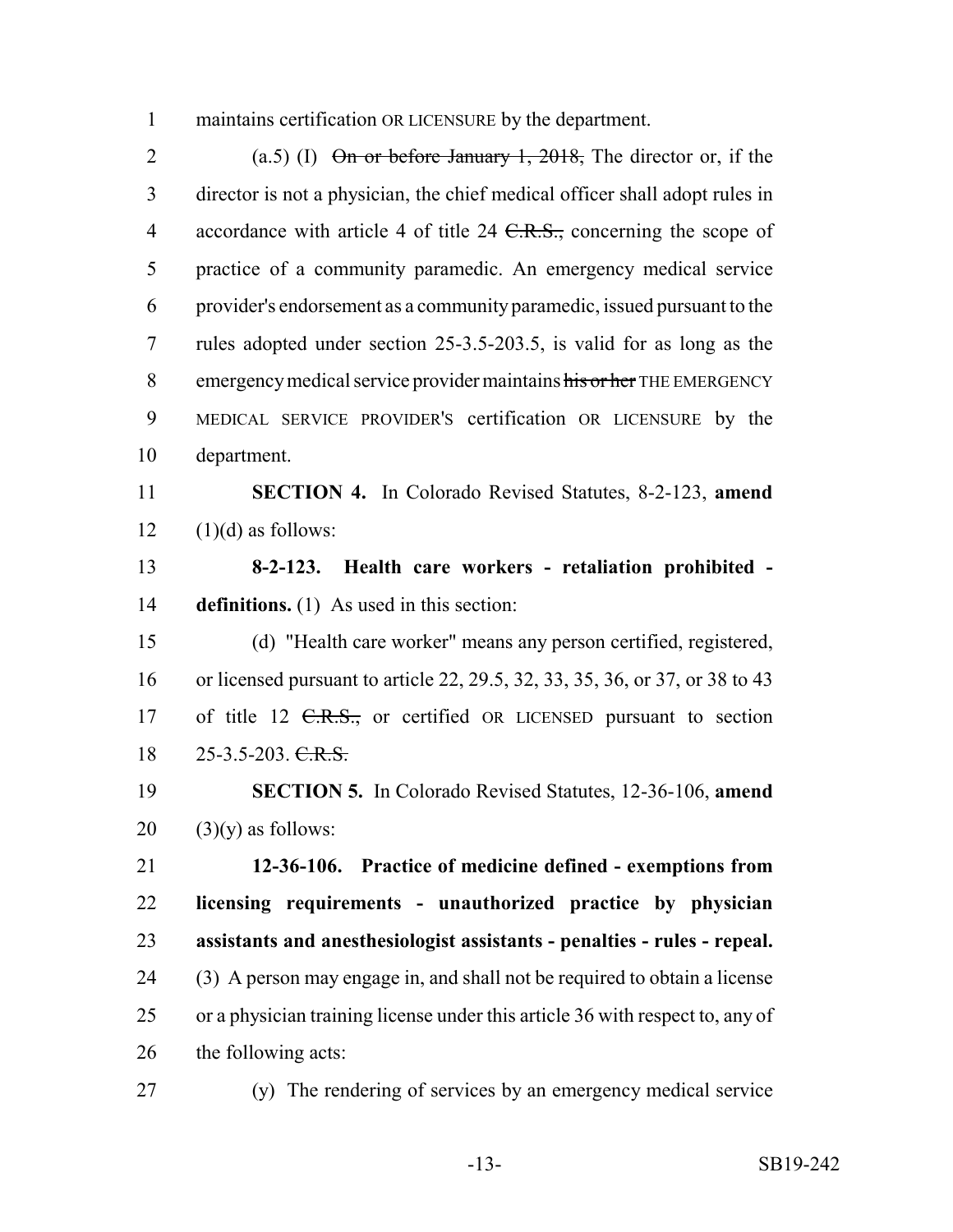1 provider certified OR LICENSED under section 25-3.5-203, C.R.S., if the services rendered are consistent with rules adopted by the executive director or chief medical officer, as applicable, under section 25-3.5-206, 4 C.R.S., defining the duties and functions of emergency medical service providers;

 **SECTION 6.** In Colorado Revised Statutes, 12-42.5-408, **amend**  $7 \quad (1)$  as follows:

 **12-42.5-408. Exemption - waiver.** (1) A hospital licensed or 9 certified pursuant to section 25-1.5-103,  $C.R.S.,$  a prescription drug outlet located within the hospital that is dispensing a controlled substance for a chart order or dispensing less than or equal to a twenty-four-hour supply 12 of a controlled substance, and AN emergency medical services personnel 13 SERVICE PROVIDER certified OR LICENSED pursuant to section 25-3.5-203 14 C.R.S., are exempt from the reporting provisions of this part 4. A hospital prescription drug outlet licensed pursuant to section 12-42.5-112 shall comply with the provisions of this part 4 for controlled substances dispensed for outpatient care that have more than a twenty-four-hour supply.

 **SECTION 7.** In Colorado Revised Statutes, 13-21-108.2, **amend** 20  $(1)$  and  $(2)(b)$  as follows:

 **13-21-108.2. Persons rendering emergency assistance - competitive sports - exemption from civil liability.** (1) (a) Except as provided in subsection (2) of this section, a person licensed as a physician, osteopath, chiropractor, nurse, physical therapist, podiatrist, dentist, or optometrist or certified OR LICENSED as an emergency medical 26 service provider under part 2 of article 3.5 of title 25,  $C.R.S.,$  who, in good faith and without compensation, renders emergency care or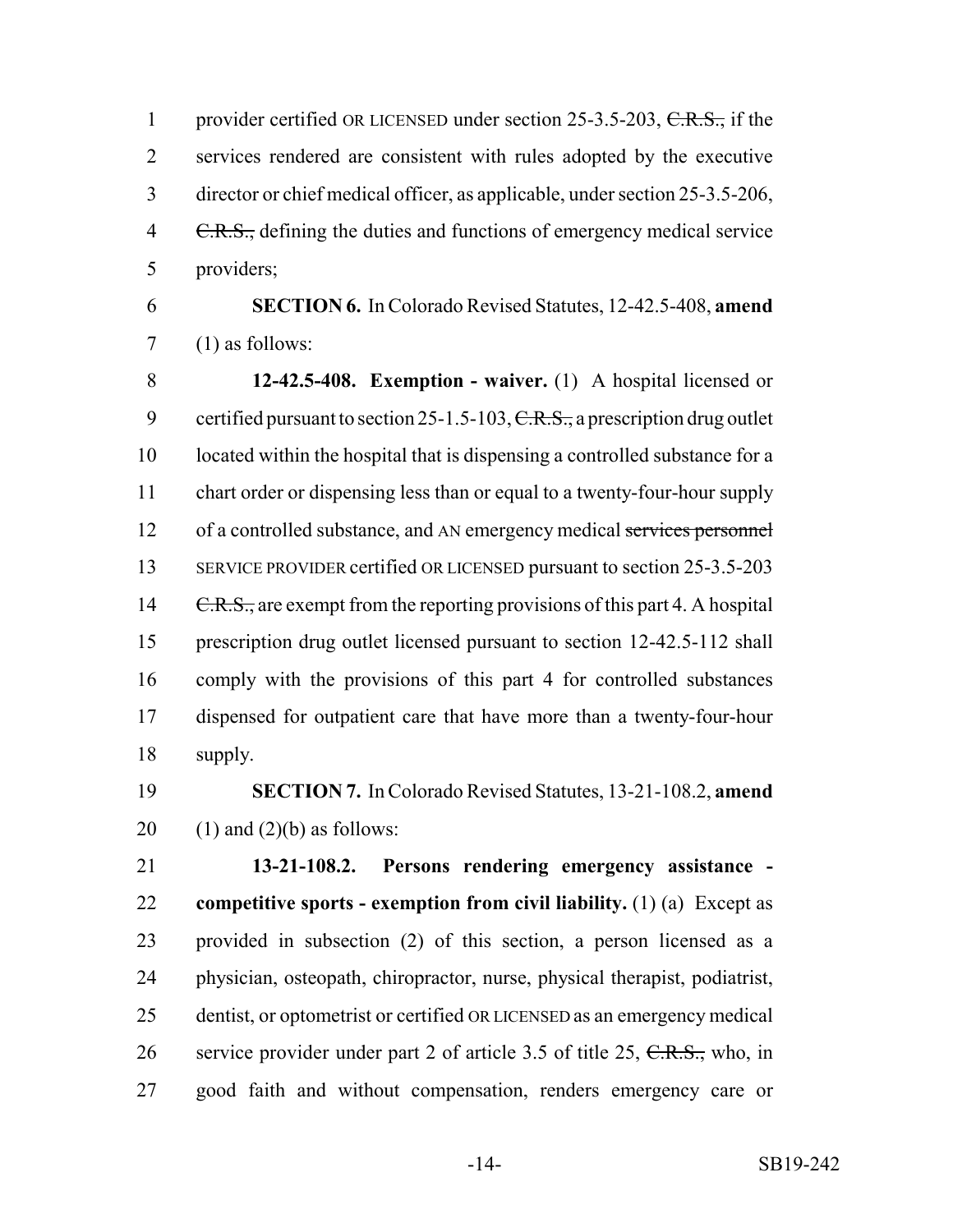emergency assistance, including sideline or on-field care as a team health care provider, to an individual requiring emergency care or emergency assistance as a result of having engaged in a competitive sport is not liable for civil damages as a result of acts or omissions by the physician, osteopath, chiropractor, nurse, physical therapist, podiatrist, dentist, or optometrist, or person certified OR LICENSED as an emergency medical 7 service provider under part 2 of article 3.5 of title 25. C.R.S.

 (b) The provisions of this subsection (1) apply to the rendering of emergency care or emergency assistance to a minor even if the physician, osteopath, chiropractor, nurse, physical therapist, podiatrist, dentist, 11 EMERGENCY MEDICAL SERVICE PROVIDER, or optometrist or the person 12 certified as an emergency service provider under part 2 of article 3.5 of 13 title 25, C.R.S., does not obtain permission from the parent or legal guardian of the minor before rendering the care or assistance; except that, if a parent or guardian refuses the rendering of emergency care, this subsection (1) does not apply.

 (2) The exemption from civil liability described in subsection (1) of this section does not apply to:

 (b) Acts or omissions that are outside the scope of the license held by the physician, osteopath, chiropractor, nurse, physical therapist, podiatrist, dentist, or optometrist or outside the scope of the certificate OR 22 LICENSE held by a person who is certified as an emergency medical 23 service provider under part 2 of article 3.5 of title 25. C.R.S.

 **SECTION 8.** In Colorado Revised Statutes, 15-18.6-101, **amend** the introductory portion and (3) as follows:

 **15-18.6-101. Definitions.** As used in this article ARTICLE 18.6, unless the context otherwise requires: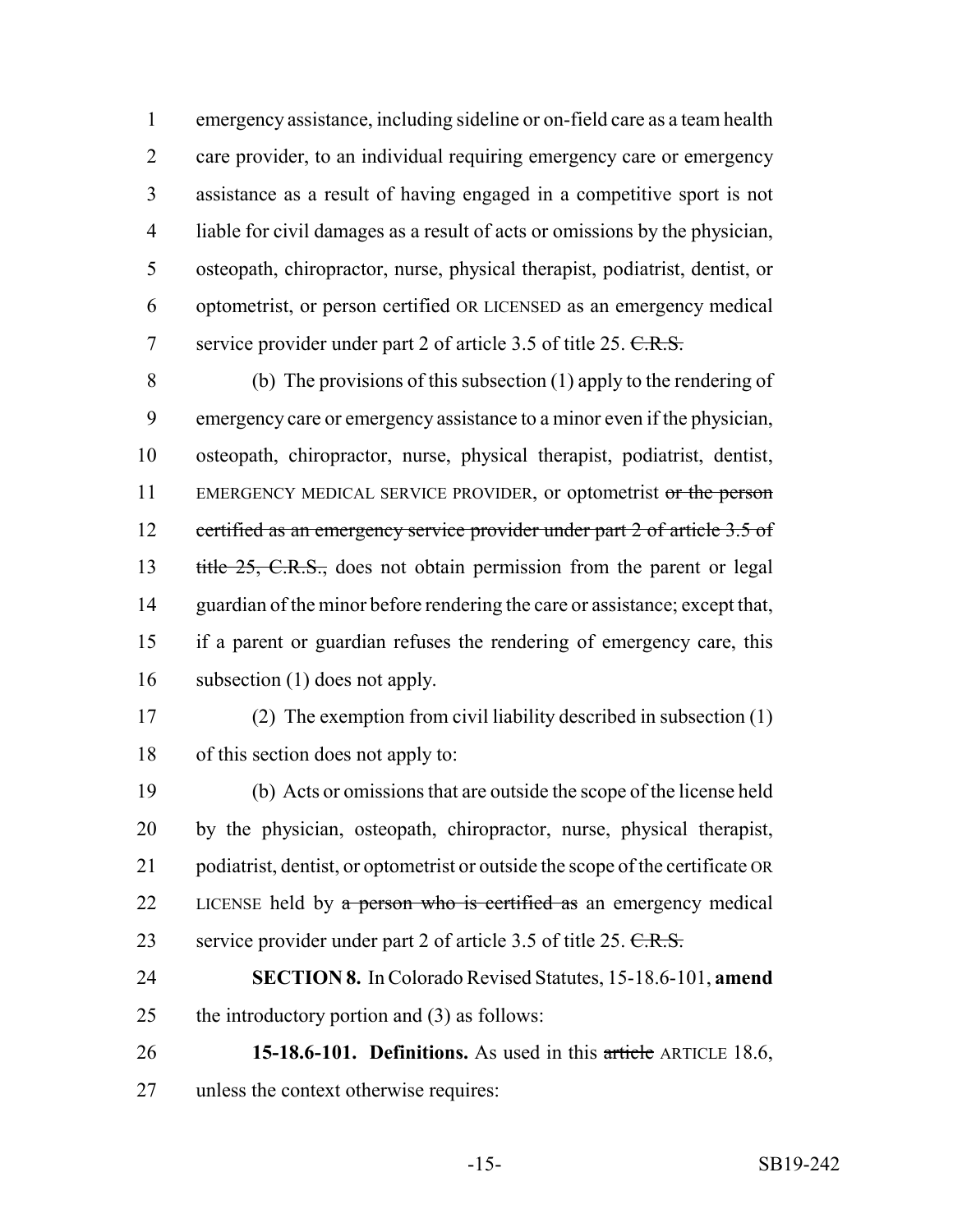(3) "Emergency medical service personnel" means an emergency medical service provider at any level who is certified or licensed by the department of public health and environment. "Emergency medical 4 service personnel" includes a first AN EMERGENCY MEDICAL responder 5 certified REGISTERED by the department of public health and environment or the division of fire prevention and control in the department of public 7 safety, in accordance with section  $24-33.5-1205$  (2)(c), C.R.S. SECTION 25-3.5-1103.

 **SECTION 9.** In Colorado Revised Statutes, 15-18.7-102, **amend** the introductory portion and (8) as follows:

 **15-18.7-102. Definitions.** As used in this article ARTICLE 18.7, unless the context otherwise requires:

 (8) "Emergency medical service personnel" means an emergency medical service provider who is certified or licensed by the department of public health and environment, created and existing under section 16 25-1-102, C.R.S., or a first OR AN EMERGENCY MEDICAL responder 17 certified REGISTERED by the department of public health and environment or the division of fire prevention and control in the department of public 19 safety, in accordance with part 12 of article 33.5 of title 24, C.R.S. SECTION 25-3.5-1103.

 **SECTION 10.** In Colorado Revised Statutes, 18-3-106, **amend** 22  $(4)(d)$  as follows:

 **18-3-106. Vehicular homicide.** (4) (d) No person except a 24 physician, a registered nurse,  $\alpha$  paramedic as certified in AN EMERGENCY MEDICAL SERVICE PROVIDER CERTIFIED OR LICENSED UNDER part 2 of 26 article 3.5 of title 25 C.R.S., an emergency medical service provider as 27 defined in part 1 of article 3.5 of title 25, C.R.S., WHO IS AUTHORIZED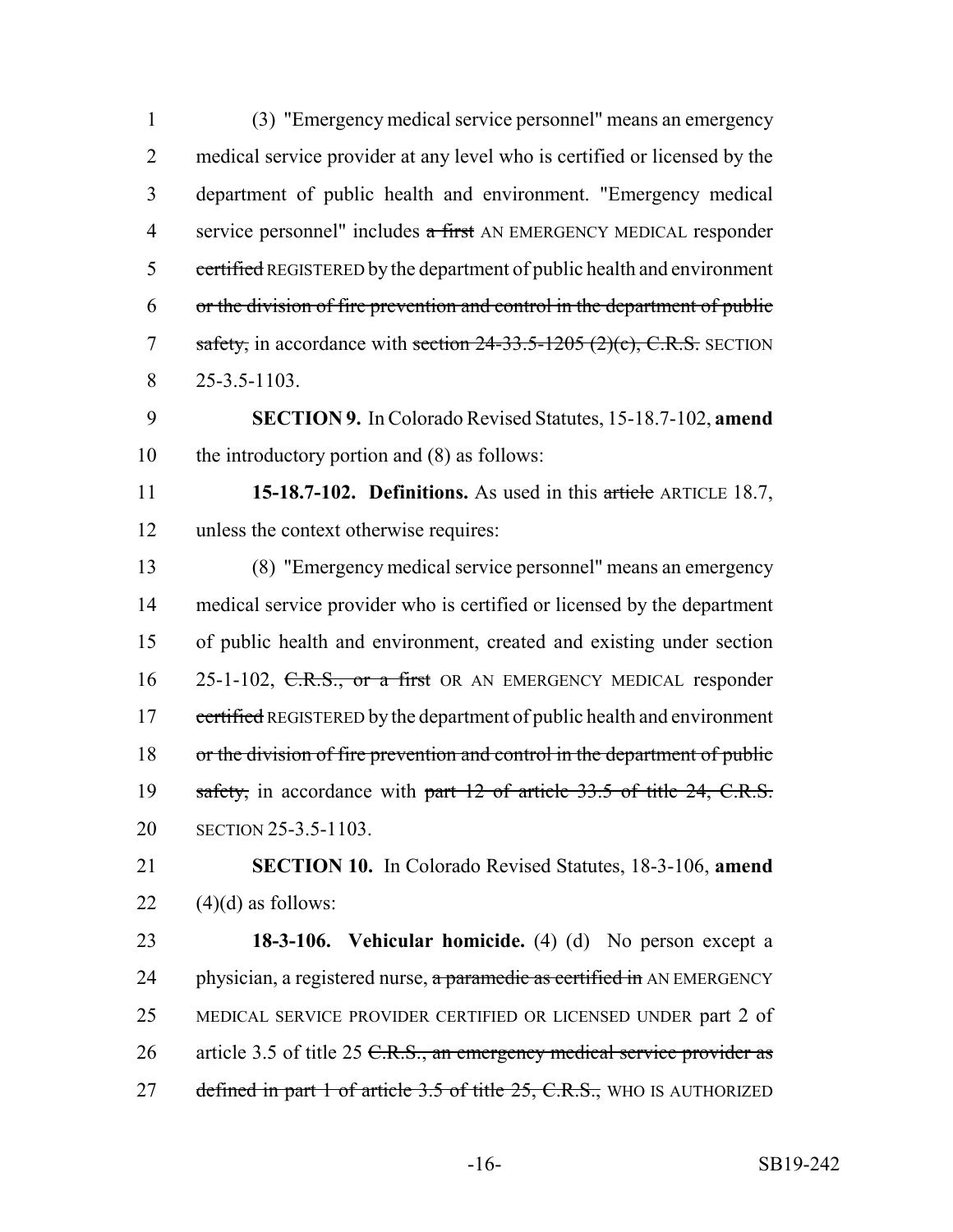1 WITHIN HIS OR HER SCOPE OF PRACTICE TO DRAW BLOOD, or a person 2 whose normal duties include withdrawing blood samples under the 3 supervision of a physician or registered nurse is entitled to MAY withdraw 4 blood for the purpose of determining the alcoholic ALCOHOL or drug 5 content of the blood for purposes of this section. In a trial for a violation 6 of paragraph (b) of subsection  $(1)$  SUBSECTION  $(1)(b)$  of this section, 7 testimony of a law enforcement officer that he or she THE OFFICER 8 witnessed the taking of a blood specimen by a person who he or she THE 9 OFFICER reasonably believed was authorized to withdraw blood specimens 10 is sufficient evidence that the person was authorized, and testimony from 11 the person who obtained the blood specimens concerning the person's 12 authorization to obtain blood specimens is not a prerequisite to the 13 admissibility of test results concerning the blood specimens obtained. No 14 Civil liability shall DOES NOT attach to any person authorized to obtain 15 blood, breath, saliva, or urine specimens or to any hospital, clinic, or 16 association in or for which such THE specimens are obtained pursuant to 17 this subsection (4) as a result of the act of obtaining the specimens from 18 a person if the specimens were obtained according to the rules prescribed 19 by the state board of health; except that such provision THIS SUBSECTION 20 (4)(d) does not relieve the person from liability for negligence in 21 obtaining any specimen sample.

22 **SECTION 11.** In Colorado Revised Statutes, 18-3-205, **amend** 23  $(4)(d)$  as follows:

24 **18-3-205. Vehicular assault.** (4) (d) No person except a 25 physician, a registered nurse, a paramedic as certified in AN EMERGENCY 26 MEDICAL SERVICE PROVIDER CERTIFIED OR LICENSED UNDER part 2 of 27 article 3.5 of title 25  $C.R.S.,$  an emergency medical service provider as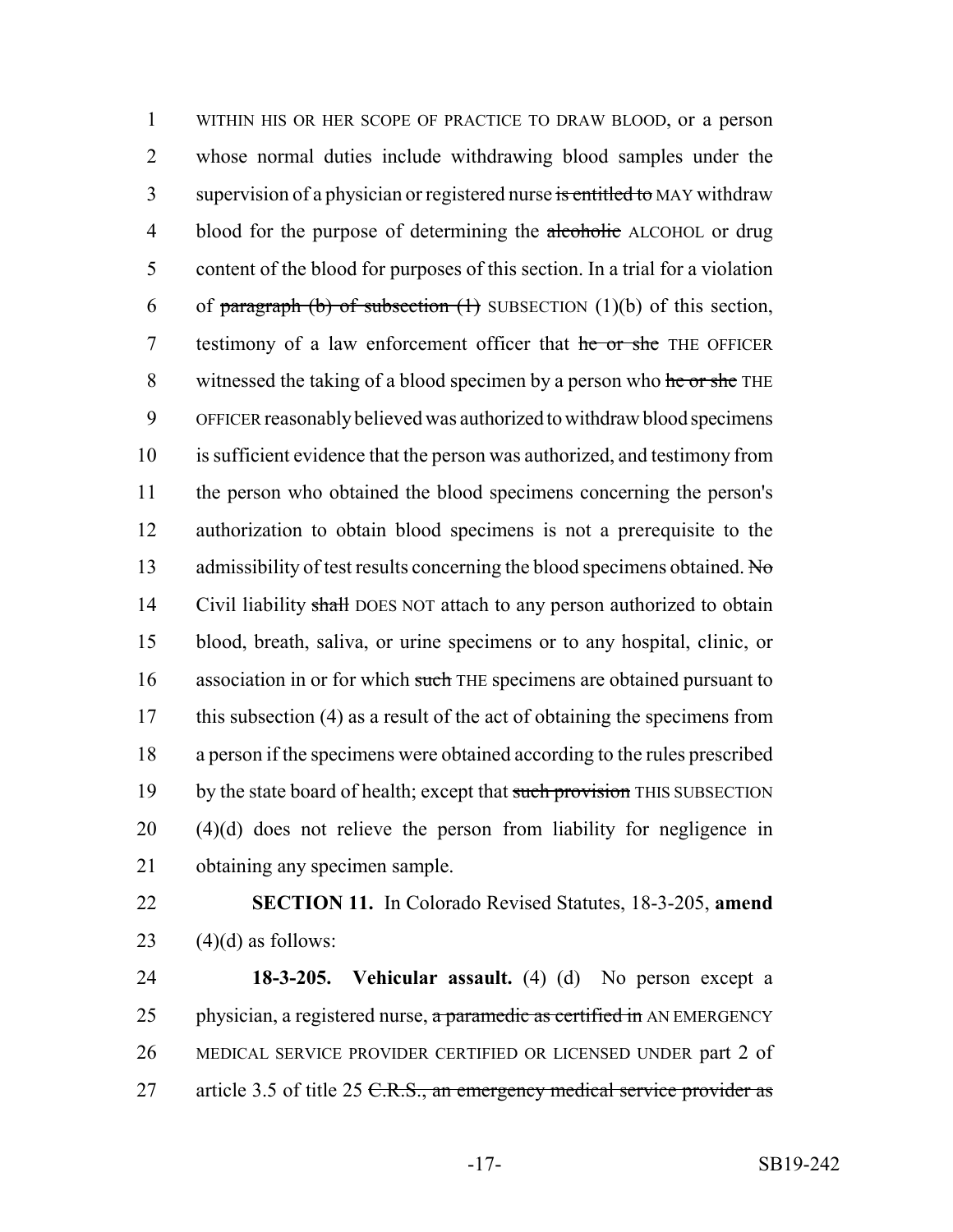1 defined in part 1 of article 3.5 of title 25, C.R.S., WHO IS AUTHORIZED WITHIN HIS OR HER SCOPE OF PRACTICE TO DRAW BLOOD, or a person whose normal duties include withdrawing blood samples under the 4 supervision of a physician or registered nurse is entitled to MAY withdraw 5 blood to determine the alcoholic ALCOHOL or drug content of the blood 6 for purposes of this section. In a trial for a violation of  $\frac{\partial}{\partial x}$  (b) of 7 subsection  $(1)$  SUBSECTION  $(1)(b)$  of this section, testimony of a law enforcement officer that the officer witnessed the taking of a blood specimen by a person who the officer reasonably believed was authorized to withdraw blood specimens is sufficient evidence that the person was authorized, and testimony from the person who obtained the blood specimens concerning the person's authorization to obtain blood specimens is not a prerequisite to the admissibility of test results 14 concerning the blood specimens obtained. No Civil liability shall DOES NOT attach to a person authorized to obtain blood, breath, saliva, or urine specimens or to a hospital, clinic, or association in or for which the 17 specimens are obtained in accordance with this subsection (4) as a result of the act of obtaining the specimens from any person if the specimens were obtained according to the rules prescribed by the state board of 20 health; except that the provision THIS SUBSECTION  $(4)(d)$  does not relieve the person from liability for negligence in obtaining the specimen sample. **SECTION 12.** In Colorado Revised Statutes, 18-3.5-108, **amend**  $(5)(d)$  as follows:

24 **18-3.5-108. Aggravated vehicular unlawful termination of** 25 **pregnancy - definitions.** (5) (d) No person except a physician, a 26 registered nurse, an emergency medical service provider as certified in 27 part 2 of article 3.5 of title 25, OR LICENSED UNDER SECTION 25-3.5-203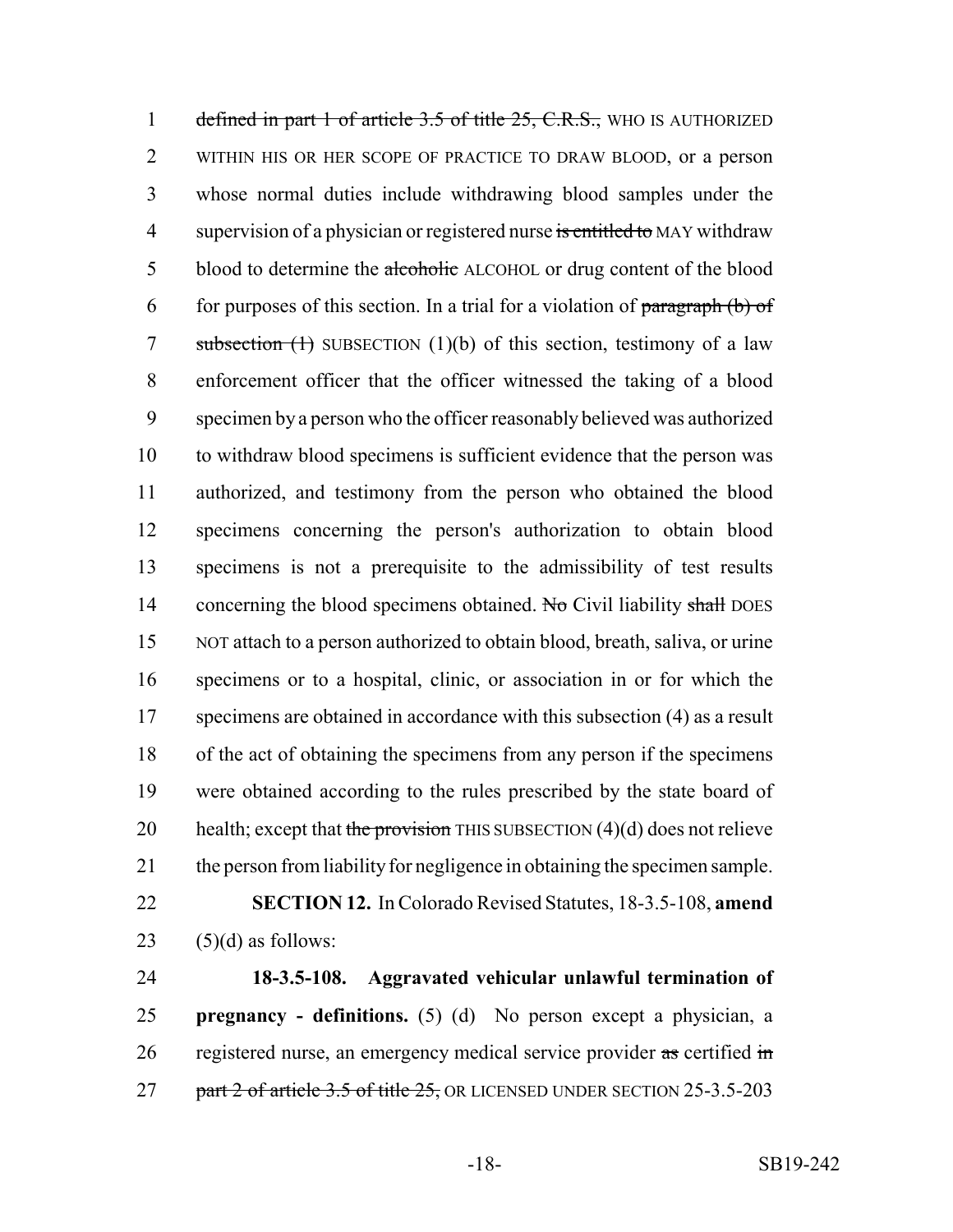1 WHO IS AUTHORIZED WITHIN HIS OR HER SCOPE OF PRACTICE TO DRAW 2 BLOOD, or a person whose normal duties include withdrawing blood 3 samples under the supervision of a physician or registered nurse shall be 4 entitled to MAY withdraw blood for the purpose of determining the 5 alcohol or drug content therein IN THE BLOOD. In any trial for a violation 6 of subsection  $(1)(a)$  of this section, testimony of a law enforcement 7 officer that he or she THE OFFICER witnessed the taking of a blood 8 specimen by a person who he or she THE OFFICER reasonably believed was 9 authorized to withdraw blood specimens shall be IS sufficient evidence 10 that the person was so authorized, and testimony from the person who 11 obtained the blood specimens concerning the person's authorization to 12 obtain blood specimens shall IS not be a prerequisite to the admissibility 13 of test results concerning the blood specimens obtained. No Civil liability 14 shall DOES NOT attach to any person authorized to obtain blood, breath, 15 saliva, or urine specimens or to any hospital, clinic, or association in or 16 for which such THE specimens are obtained pursuant to this subsection (5) 17 as a result of the act of obtaining such THE specimens from any person if 18 such THE specimens were obtained according to the rules prescribed by 19 the state board of health; except that this subsection (5) does not relieve 20 any such person from liability for negligence in the obtaining  $\sigma f$  any 21 specimen sample.

22 **SECTION 13.** In Colorado Revised Statutes, 19-3-304, **amend** 23  $(2)(kk)$  as follows:

24 **19-3-304. Persons required to report child abuse or neglect.** 25 (2) Persons required to report such abuse or neglect or circumstances or 26 conditions include any:

27 (kk) Emergency medical service providers, as defined in sections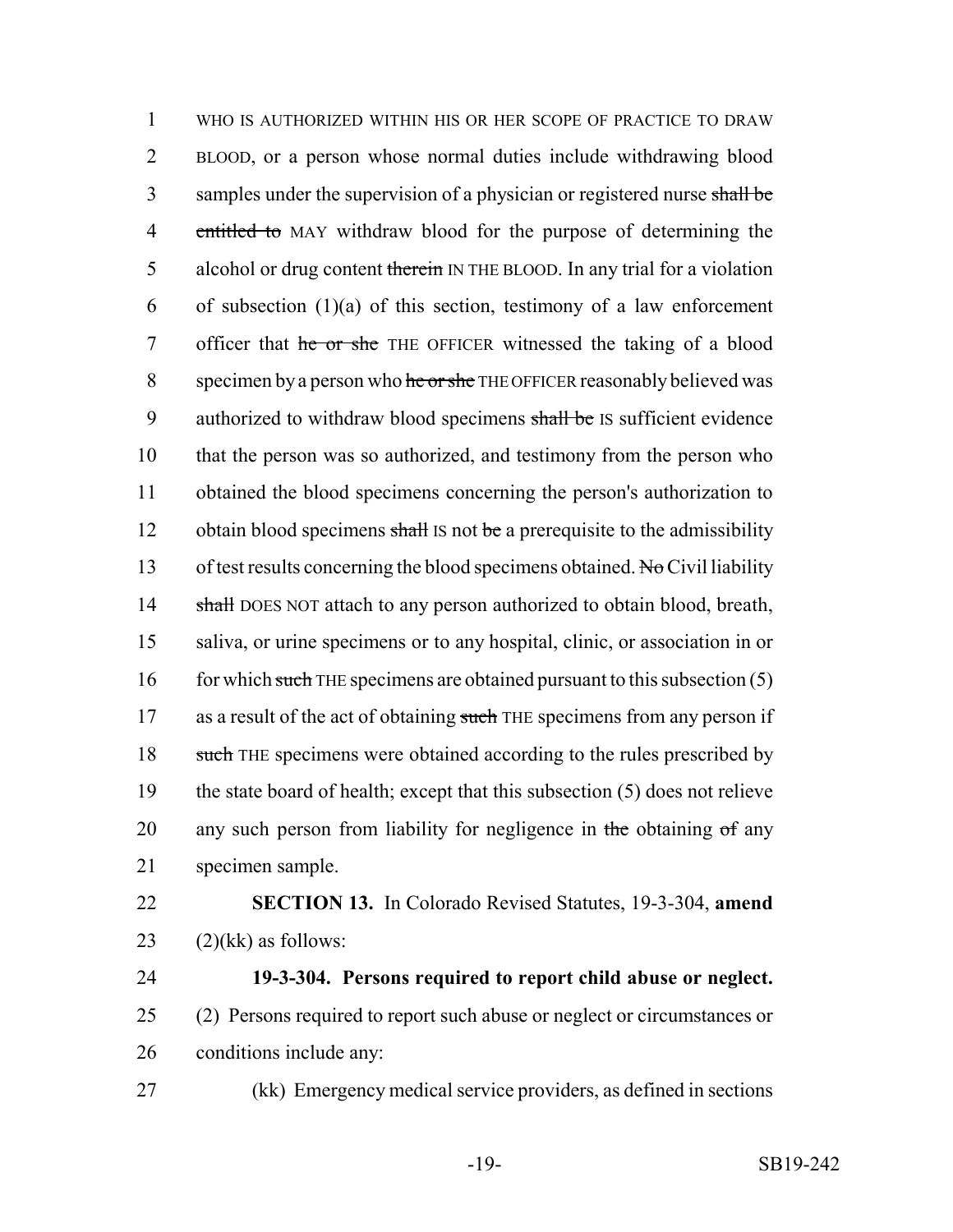| $\mathbf{1}$   | 25-3.5-103 (8) and 25-3.5-103 (12) and certified OR LICENSED pursuant     |
|----------------|---------------------------------------------------------------------------|
| $\overline{2}$ | to part 2 of article 3.5 of title 25;                                     |
| 3              | <b>SECTION 14.</b> In Colorado Revised Statutes, 24-60-3502, amend        |
| $\overline{4}$ | section 2 H. as follows:                                                  |
| 5              | 24-60-3502. Compact approved and ratified.                                |
| 6              | <b>SECTION 2</b>                                                          |
| $\overline{7}$ | <b>DEFINITIONS</b>                                                        |
| 8              | As used in this compact:                                                  |
| 9              | H. "License" means the authorization by a state for an individual         |
| 10             | to practice as an EMT, AEMT, or paramedic or at a level between EMT       |
| 11             | and paramedic. In Colorado, this is accomplished through certification OR |
| 12             | LICENSURE of an emergency medical services provider pursuant to section   |
| 13             | 25-3.5-203 (1)(b). $C.R.S.$                                               |
| 14             | <b>SECTION 15.</b> In Colorado Revised Statutes, 25-3.5-201, amend        |
| 15             | $(2)$ as follows:                                                         |
| 16             | 25-3.5-201. Training programs. (2) The department shall                   |
| 17             | distribute the curricula and teaching aids to training institutions and   |
| 18             | hospitals upon request from a recognized training group or hospital. If a |
| 19             | county is unable to arrange for necessary training programs, the          |
| 20             | department shall arrange a training program within the immediate vicinity |
| 21             | of the agency requesting the program. The department shall issue          |
| 22             | emergency medical service provider certificates OR LICENSES in            |
| 23             | accordance with section 25-3.5-203 (1) and may issue certificates of      |
| 24             | successful course completion to those individuals who successfully        |
| 25             | complete other emergency medical services training programs of the        |
| 26             | department. The programs may provide for the training of emergency        |
| 27             | medical dispatchers, emergency medical services instructors, emergency    |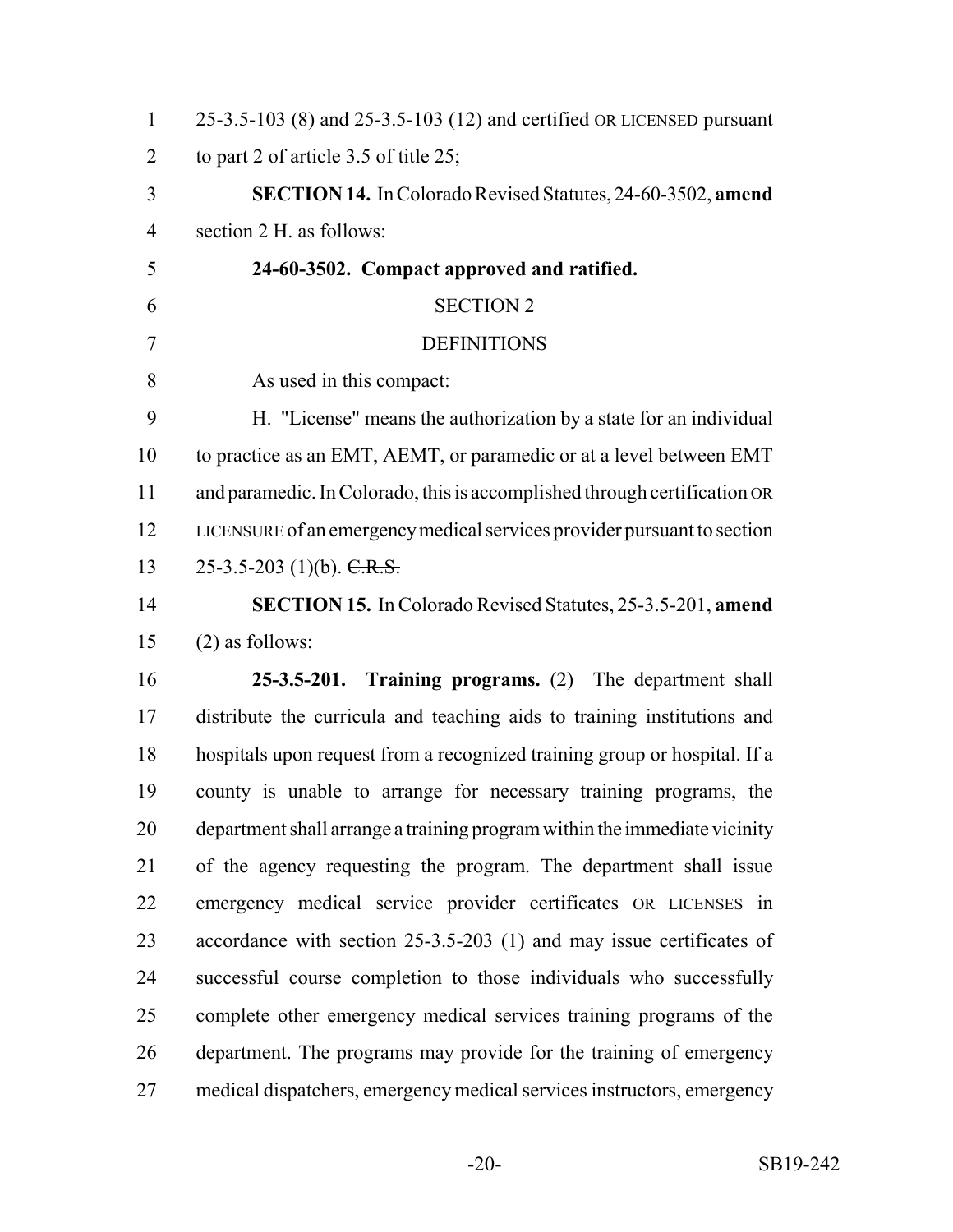medical services coordinators, and other personnel who provide emergency medical services. The receipt of the certificate of course completion is not deemed state licensure, approval, or a determination of competency.

 **SECTION 16.** In Colorado Revised Statutes, **amend** 25-3.5-202 as follows:

 **25-3.5-202. Personnel - basic requirements.** Emergency medical 8 personnel SERVICE PROVIDERS employed or utilized in connection with an ambulance service shall meet the qualifications established, by resolution, by the board of county commissioners of the county in which the ambulance is based in order to be certified OR LICENSED. For ambulance drivers, the minimum requirements include the possession of a valid driver's license and other requirements established by the board by rule under section 25-3.5-308. For any person responsible for providing direct emergency medical care and treatment to patients transported in an ambulance, the minimum requirement is possession of an emergency medical service provider certificate OR LICENSE issued by the department. In the case of an emergency in an ambulance service area where no person possessing the qualifications required by this section is present or available to respond to a call for the emergency transportation of patients 21 by ambulance, any person may operate the ambulance to transport any sick, injured, or otherwise incapacitated or helpless person in order to stabilize the medical condition of the person pending the availability of medical care.

 **SECTION 17.** In Colorado Revised Statutes, 25-3.5-205, **amend** 26 (1)(a) and  $(5)(a)$  as follows:

**25-3.5-205. Emergency medical service providers -**

-21- SB19-242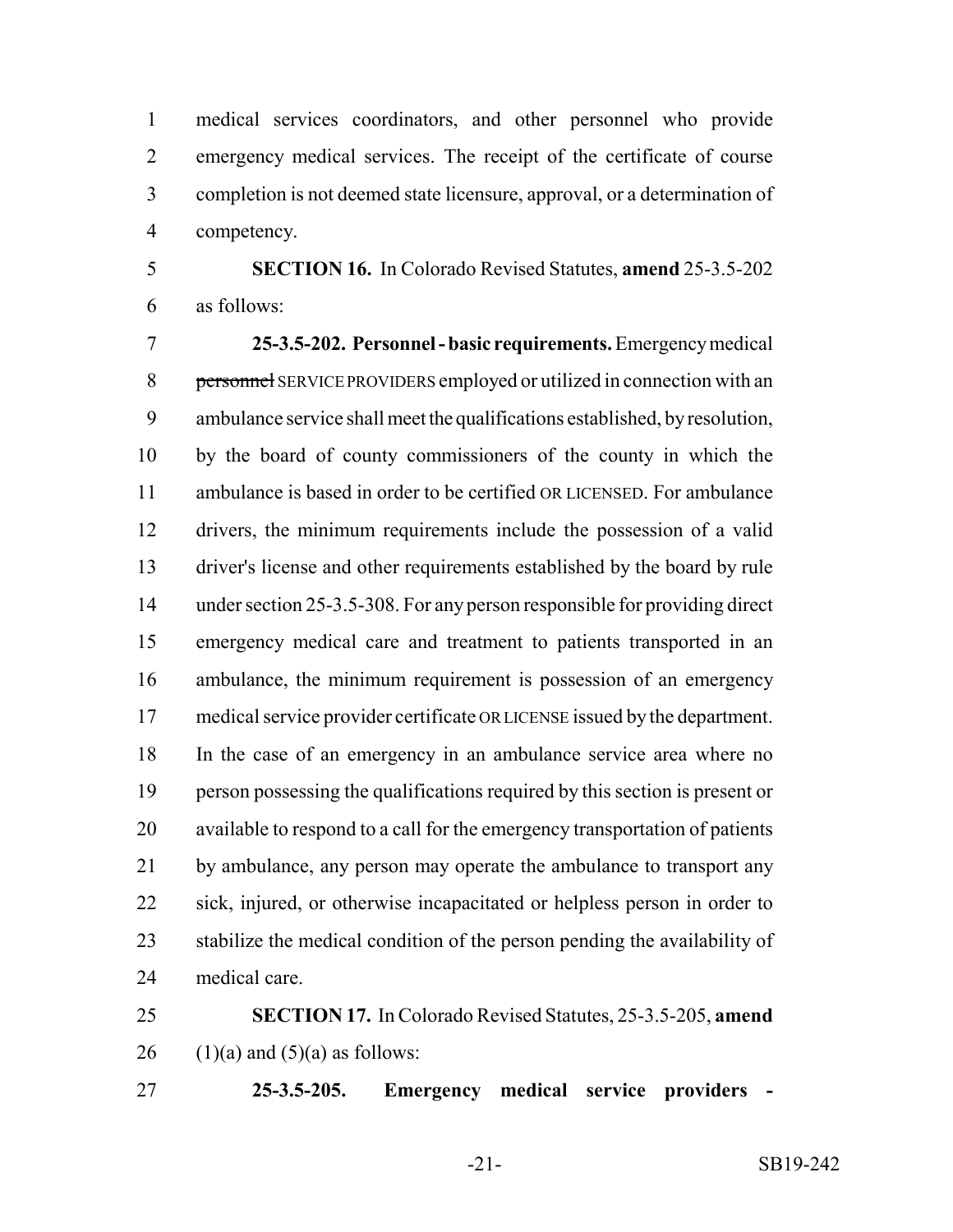**investigation - discipline.** (1) (a) The department may administer oaths, take affirmations of witnesses, and issue subpoenas to compel the attendance of witnesses and the production of all relevant records and documents to investigate alleged misconduct by certified OR LICENSED emergency medical service providers.

(5) For the purposes of this section:

 (a) "Medical director" means a physician who supervises certified OR LICENSED emergency medical service providers consistent with the 9 rules adopted by the executive director or chief medical officer, as applicable, under section 25-3.5-206.

 **SECTION 18.** In Colorado Revised Statutes, 25-3.5-603, **amend** 12 (1)(a), (3) introductory portion, and  $(3)(c)(I)$  as follows:

 **25-3.5-603. Emergency medical services account - creation - allocation of funds.** (1) (a) There is hereby created a special account within the highway users tax fund established under section 43-4-201, 16 <del>C.R.S.,</del> to be known as the emergency medical services account, which 17 consists of all moneys MONEY transferred thereto INTO THE ACCOUNT in 18 accordance with section 42-3-304 (21), C.R.S., fees collected under section 25-3.5-203 for provisional certifications OR LICENSES of emergency medical service providers, and fees collected under section 25-3.5-1103 for provisional registration of emergency medical responders.

23 (3) On and after July 1, 2002, The general assembly shall 24 appropriate moneys MONEY in the emergency medical services account:

 (c) To the direct and indirect costs of planning, developing, implementing, maintaining, and improving the statewide emergency medical and trauma services system. These costs include: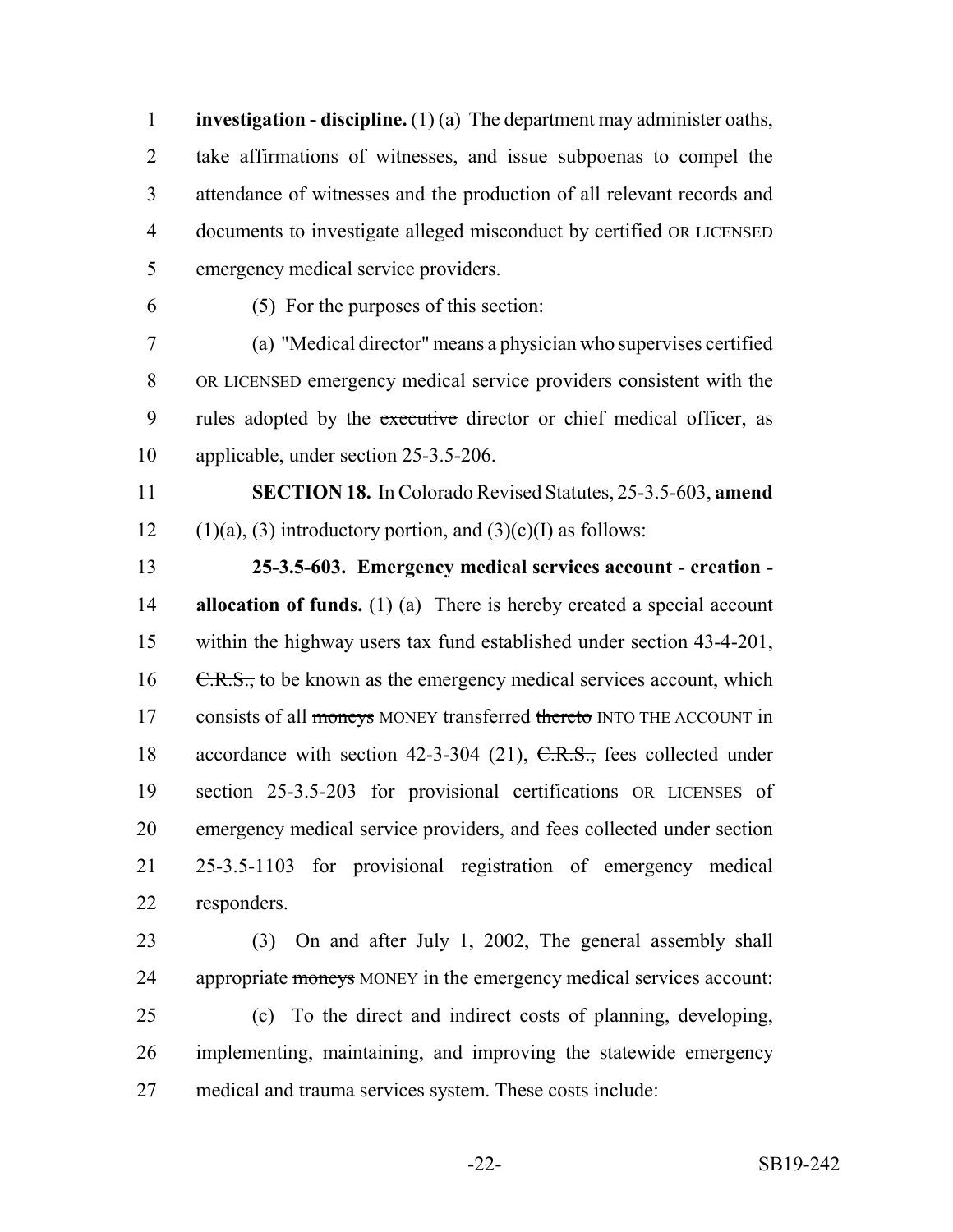(I) Providing technical assistance and support to local governments, local emergency medical and trauma service providers, and RETACs operating a statewide data collection system, coordinating local and state programs, providing assistance in selection and purchasing of medical and communication equipment, administering the EMTS grant program, establishing and maintaining scope of practice for certified OR LICENSED EMERGENCY medical service providers, and administering a registration program for emergency medical responders; and **SECTION 19.** In Colorado Revised Statutes, 25-3.5-605, **amend** 10 (2) introductory portion, (2)(d) introductory portion, and (2)(d)(I) as follows: **25-3.5-605. Improvement of county emergency medical and trauma services - eligibility for county funding - manner of distributing funds.** (2) In order to qualify for moneys MONEY under this section, a county must: 16 (d) Ensure that all moneys MONEY received under this section are IS expended on developing and updating the emergency medical and trauma services plan and other emergency medical and trauma services needs of the county such as: (I) Training and certification OR LICENSURE of emergency medical service providers; **SECTION 20.** In Colorado Revised Statutes, 25-3.5-903, **amend**  $(2)$  as follows: **25-3.5-903. Definitions.** As used in this part 9, unless the context otherwise requires: (2) "Prehospital medical director" or "medical director" means a licensed physician who supervises certified OR LICENSED emergency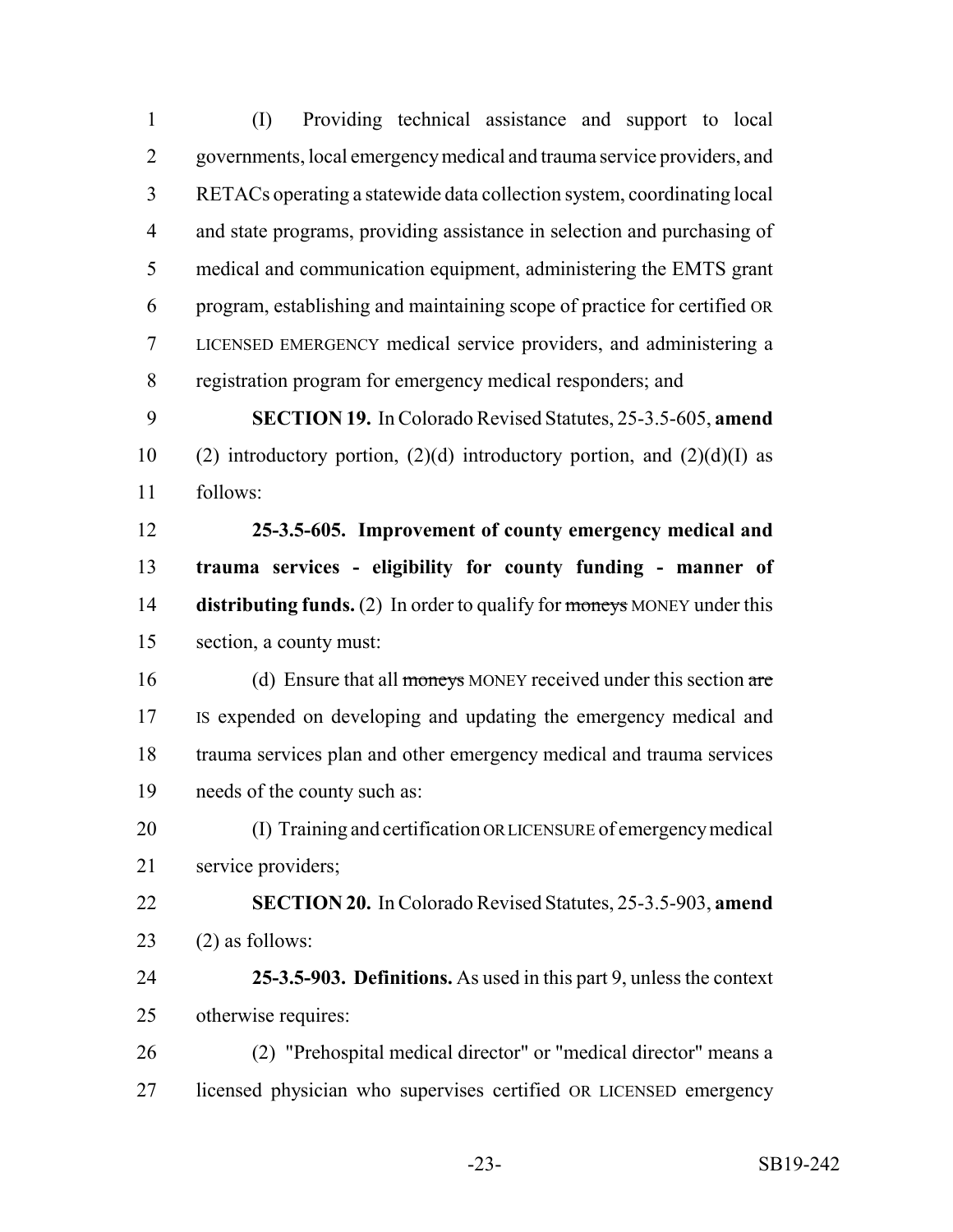medical service providers who provide prehospital care.

 **SECTION 21.** In Colorado Revised Statutes, 25-3.5-904, **amend**  $3 \qquad (2)(a)$  as follows:

 **25-3.5-904. Quality management programs - creation - assessments - confidentiality of information - exceptions - immunity for good-faith participants.** (2) (a) Except as provided in paragraph (b) 7 of this subsection  $(2)$  SUBSECTION  $(2)(b)$  or subsection  $(3)$  of this section, information required to be collected and maintained, including information from the prehospital care reporting system that identifies an individual, and records, reports, and other information obtained and maintained in accordance with a quality management program established pursuant to this section are confidential and shall not be released except to the department in cases of an alleged violation of board rules pertaining to emergency medical service provider certification OR LICENSURE or except in accordance with section 25-3.5-205 (4).

 **SECTION 22.** In Colorado Revised Statutes, 25-3.5-1101, 17 **amend**  $(1)(a)$  as follows:

 **25-3.5-1101. Legislative declaration.** (1) The general assembly hereby finds that:

20 (a) The department <del>of public health and environment</del> has responsibility for oversight of the emergency medical and trauma services system and the certification OR LICENSURE of emergency medical service providers. Emergency medical service providers are certified OR LICENSED by the department to provide treatment and transport to the sick and injured.

 **SECTION 23.** In Colorado Revised Statutes, 25-3.5-1203, **amend** (6) as follows: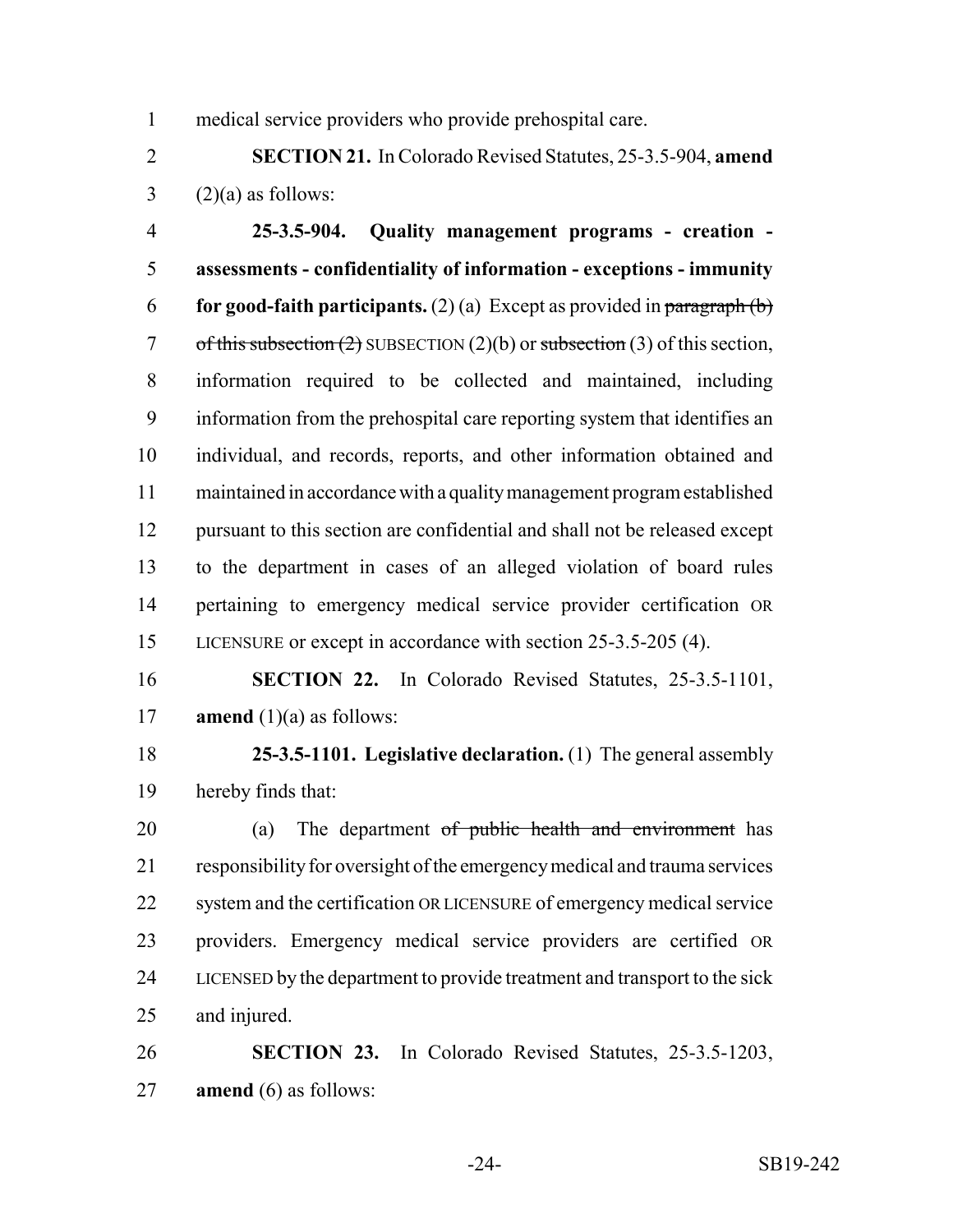**25-3.5-1203. Community assistance referral and education services programs - authorization - scope - repeal.** (6) A person working directly or indirectly for a CARES program, whether as an employee or a contractor, may only provide services consistent with the requirements of subsection (3) of this section; except that nothing in this section prohibits a licensed, certified, or registered health care or mental health provider or certified OR LICENSED emergency medical service 8 provider from acting or providing services within his or her THE PROVIDER'S scope of practice if necessary to respond to an emergent situation.

 **SECTION 24.** In Colorado Revised Statutes, 33-13-108.1, **amend** (6) as follows:

 **33-13-108.1. Operating a vessel while under the influence.** (6) The arresting officer having probable cause to believe a person has violated this section shall direct the administration of the tests in accordance with rules prescribed by the state board of health with utmost respect for the constitutional rights, dignity, and health of the person being tested. No person except a physician, a registered nurse, a 19 paramedic as AN EMERGENCY MEDICAL SERVICE PROVIDER certified in OR 20 LICENSED UNDER part 2 of article 3.5 of title 25 C.R.S., an emergency 21 medical service provider as defined in part 1 of article 3.5 of title 25, 22 <del>C.R.S.,</del> WHO IS AUTHORIZED WITHIN HIS OR HER SCOPE OF PRACTICE TO DRAW BLOOD, or a person whose normal duties include withdrawing blood samples under the supervision of a physician or registered nurse 25 shall withdraw blood to determine the alcoholic ALCOHOL or drug content 26 of the blood for purposes of this section. No Civil liability attaches DOES NOT ATTACH to a person authorized to obtain blood, breath, saliva, or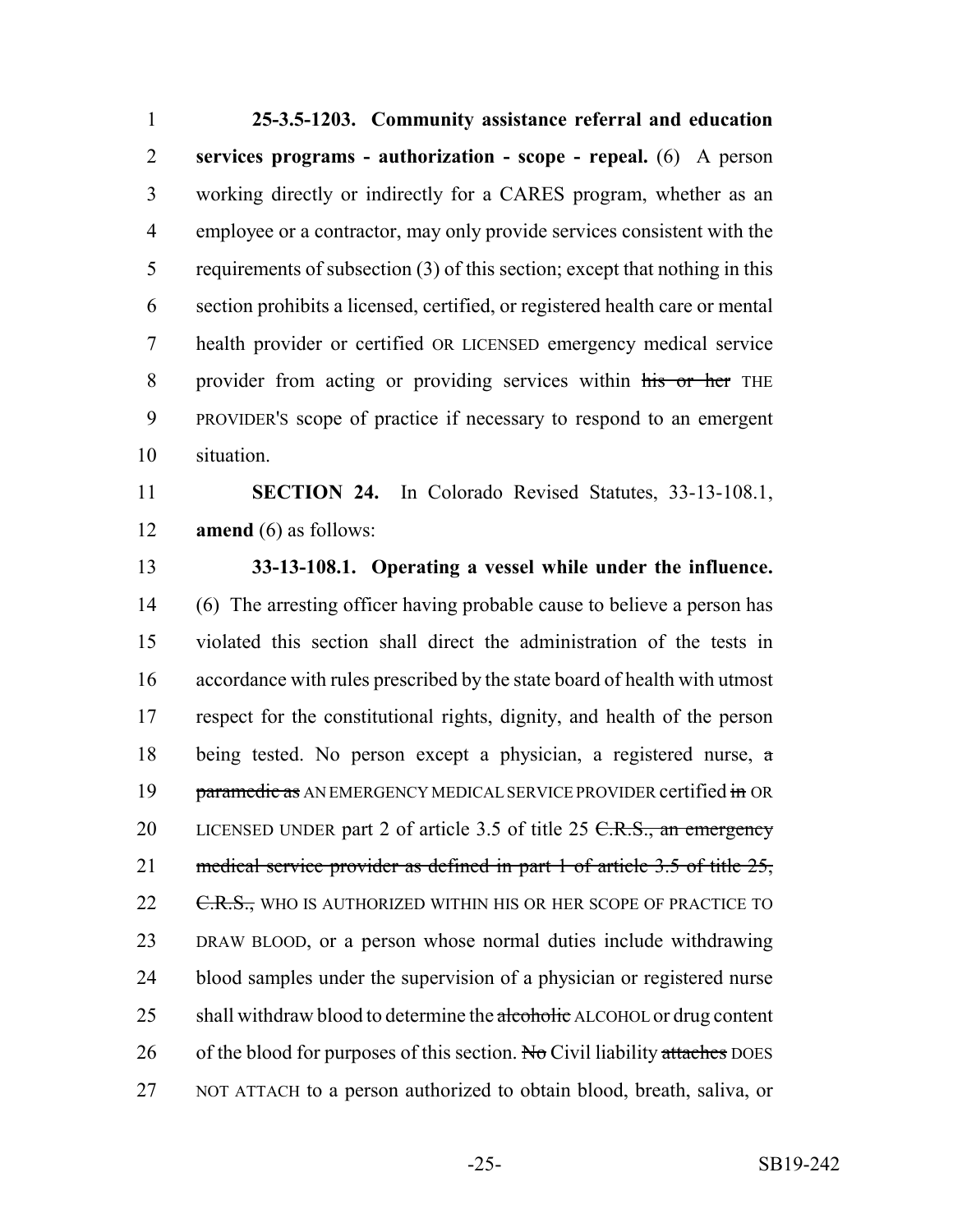urine specimens or to a hospital in which the specimens are obtained as provided in subsection (4) of this section as a result of the act of obtaining the specimens from any person submitting thereto if the specimens were obtained according to the rules of the state board of health; except that 5 this provision SUBSECTION (6) does not relieve the person from liability for negligence in obtaining a specimen sample.

 **SECTION 25.** In Colorado Revised Statutes, 41-2-102, **amend** 8  $(6)(b)(II)$  as follows:

 **41-2-102. Operating an aircraft under the influence - operating an aircraft with excessive alcohol content - tests - penalties - useful public service program.** (6) (b) (II) No person except a physician, a registered nurse, an emergency medical service provider, as 13 defined in part 1 of article 3.5 of title 25  $C.R.S.,$  and as certified in OR 14 LICENSED UNDER part 2 of article 3.5 of title 25 <del>C.R.S.,</del> WHO IS AUTHORIZED WITHIN HIS OR HER SCOPE OF PRACTICE TO DRAW BLOOD, or a person whose normal duties include withdrawing blood samples under the supervision of a physician or registered nurse shall withdraw blood to determine the alcoholic ALCOHOL or drug content of the blood for purposes of this section. In a trial for a violation of subsection (1) or (2) 20 of this section, the testimony of a law enforcement officer that he or she THE OFFICER witnessed the taking of a blood specimen by a person who 22 he or she THE OFFICER reasonably believed was authorized to withdraw a blood specimen is sufficient evidence that the person was authorized, and testimony from the person who obtained the blood specimens concerning the person's authorization to obtain blood specimens is not a prerequisite to the admissibility of test results concerning the blood 27 specimen obtained. No Civil liability attaches DOES NOT ATTACH to a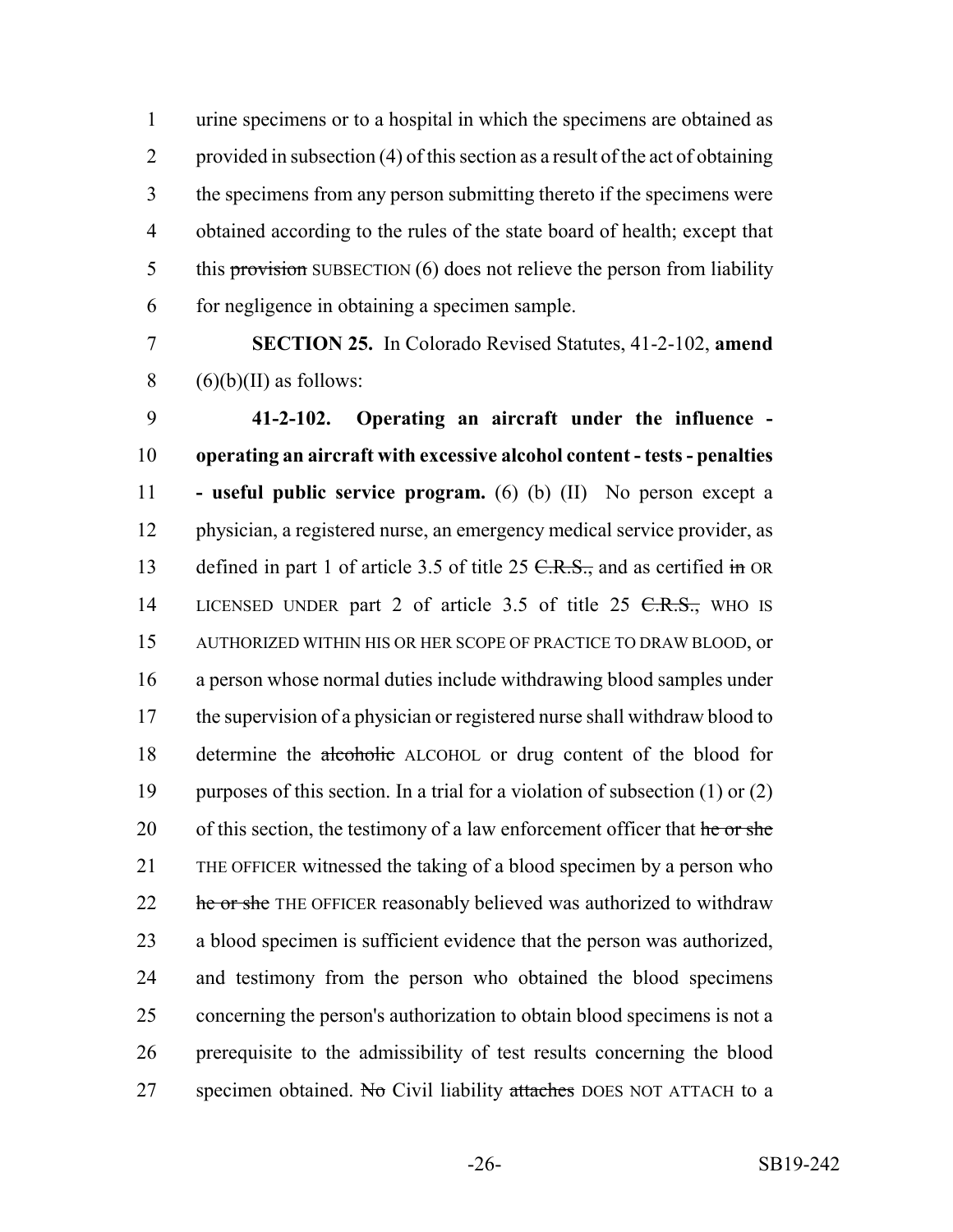person authorized to obtain blood, breath, saliva, or urine specimens or to a hospital, clinic, or association in or for which the specimens are obtained as provided in this subsection (6) as a result of the act of obtaining the specimens from any person submitting thereto if the 5 specimens were obtained according to the rules and regulations of the state board of health; except that this provision shall SUBSECTION (6)(b)(II) DOES not relieve the person from liability for negligence in the obtaining of any specimen sample.

 **SECTION 26.** In Colorado Revised Statutes, 42-4-1301.1, **amend** (6)(a) as follows:

 **42-4-1301.1. Expressed consent for the taking of blood, breath, urine, or saliva sample - testing - fund - rules - repeal.** (6) (a) No 13 person except a physician, a registered nurse, a paramedic, as AN 14 EMERGENCY MEDICAL SERVICE PROVIDER certified in ORLICENSED UNDER 15 part 2 of article 3.5 of title 25 C.R.S., an emergency medical service 16 provider, as defined in part 1 of article 3.5 of title 25, C.R.S., WHO IS AUTHORIZED WITHIN HIS OR HER SCOPE OF PRACTICE TO DRAW BLOOD, or a person whose normal duties include withdrawing blood samples under the supervision of a physician or registered nurse shall withdraw blood to 20 determine the alcoholic ALCOHOL or drug content of the blood for purposes of this section.

 **SECTION 27.** In Colorado Revised Statutes, 12-240-107, **amend as relocated by House Bill 19-1172** (3)(w) as follows:

 **12-240-107. Practice of medicine defined - exemptions from licensing requirements - unauthorized practice by physician assistants and anesthesiologist assistants - penalties - definitions - rules - repeal.** (3) A person may engage in, and shall not be required to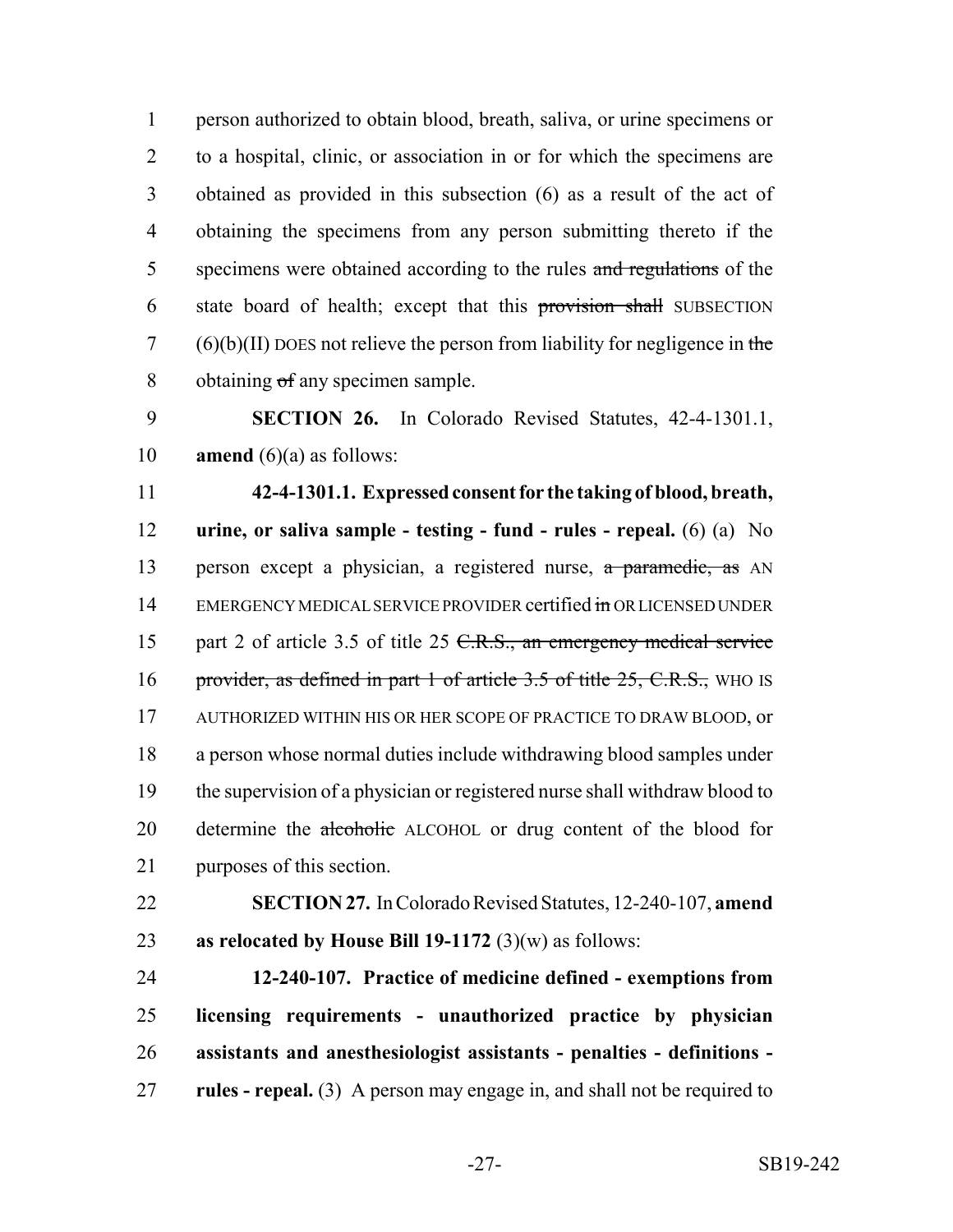obtain a license or a physician training license under this article 240 with respect to, any of the following acts:

 (w) The rendering of services by an emergency medical service provider certified OR LICENSED under section 25-3.5-203 if the services rendered are consistent with rules adopted under section 25-3.5-206 defining the duties and functions of emergency medical service providers;

 **SECTION 28.** In Colorado Revised Statutes, 12-280-408, **amend as relocated by House Bill 19-1172** (1) as follows:

 **12-280-408. Exemption - waiver.** (1) A hospital licensed or certified pursuant to section 25-1.5-103, a prescription drug outlet located within the hospital that is dispensing a controlled substance for a chart order or dispensing less than or equal to a twenty-four-hour supply of a 13 controlled substance, and AN emergency medical services personnel 14 SERVICE PROVIDER certified OR LICENSED pursuant to section 25-3.5-203 are exempt from the reporting provisions of this part 4. A hospital prescription drug outlet licensed pursuant to section 12-280-114 shall comply with the provisions of this part 4 for controlled substances dispensed for outpatient care that have more than a twenty-four-hour supply.

 **SECTION 29. Effective date - applicability.** (1) This act takes effect upon passage; except that sections 27 and 28 of this act take effect only if House Bill 19-1172 becomes law, in which case sections 27 and 28 take effect October 1, 2019.

 (2) This act applies to conduct occurring on or after the applicable effective date of this act.

**SECTION 30. Safety clause.** The general assembly hereby finds,